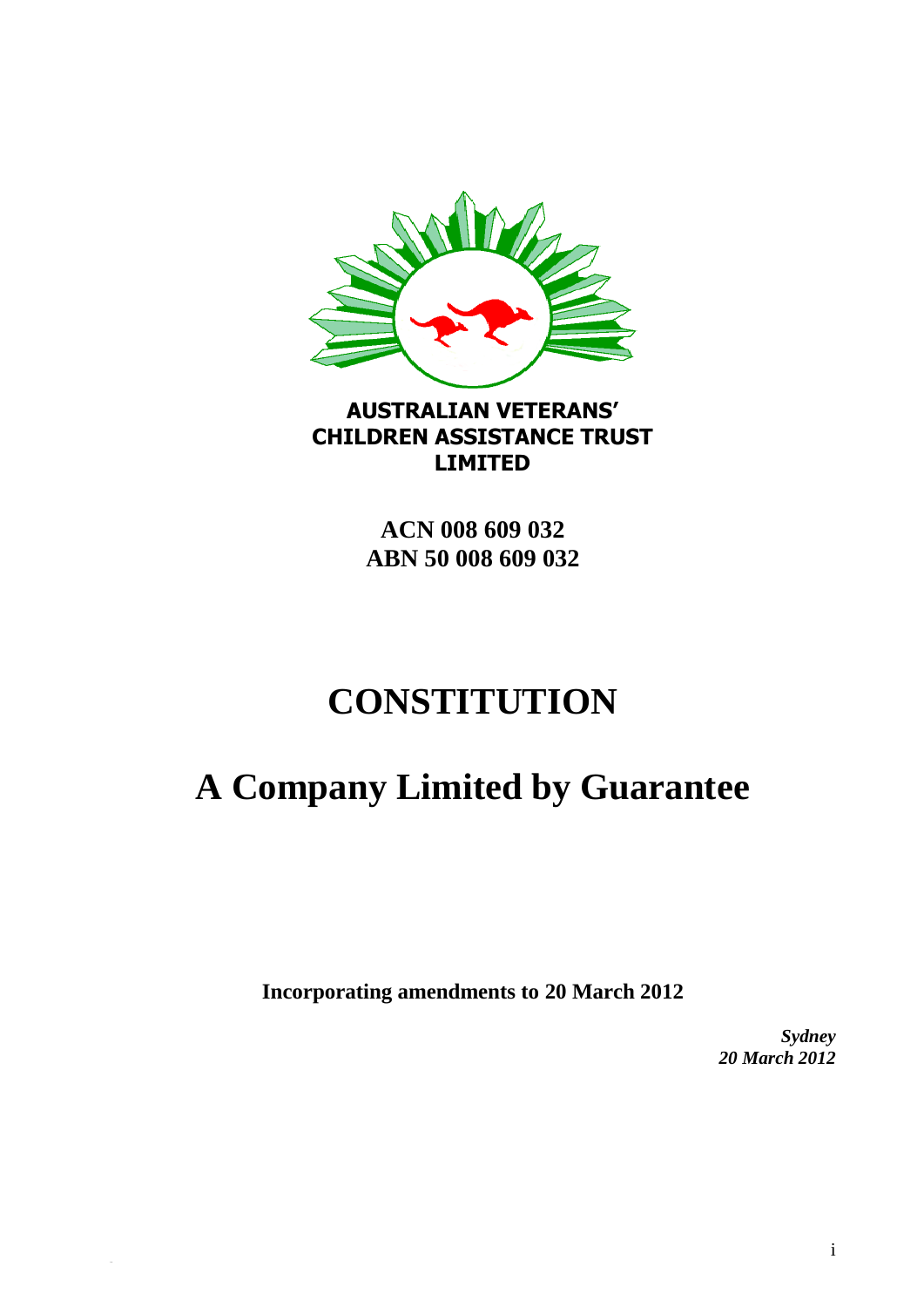| 1                       | <b>Objects of the Trust</b>                                    | 1                   |
|-------------------------|----------------------------------------------------------------|---------------------|
| $\mathbf 2$             | Powers and Corporate Responsibilities of the Trust             | 1                   |
| 2.1<br>2.2              | Powers of the Trust<br>Corporate Responsibilities of the Trust | 1<br>$\overline{2}$ |
| 3                       | <b>Income</b>                                                  | $\mathbf{2}$        |
| 3.1                     | Application of income                                          | $\overline{2}$      |
| 3.2                     | No dividends, bonus or profit to be paid to members            | $\overline{c}$      |
| 3.3                     | Payments in good faith                                         | $\overline{2}$      |
| 4                       | <b>Investment Policy</b>                                       | 3                   |
| 5                       | <b>Membership</b>                                              | 3                   |
| 5.1                     | <b>Continuing Members</b>                                      | 3                   |
| 5.2                     | <b>Members</b>                                                 | 3                   |
| 5.3                     | <b>Additional Members</b>                                      | 3                   |
| 5.4                     | Becoming a Member                                              | 3                   |
| 5.5                     | Ceasing to be a Member                                         | 3                   |
| 5.6                     | Resignation                                                    | 4                   |
| 5.7                     | Board may discipline Member                                    | 4                   |
| 5.8                     | Member's right to notice of Board meeting                      | 4                   |
| 5.9                     | Content of notice of meeting                                   | 4                   |
| 5.10                    | Limited liability                                              | 5                   |
| 5.11                    | <b>Dispute Resolution</b>                                      | 5                   |
| 6                       | <b>General meetings</b>                                        | 5                   |
| 6.1                     | Annual general meeting                                         | 5                   |
| 6.2                     | Convening general meetings by the Board                        | 5                   |
| 6.3                     | Period of notice of general meeting                            | 5                   |
| 6.4                     | Auditor entitled to notice of meeting and other communication  | 5                   |
| 6.5                     | Calculation of period of notice                                | 5                   |
| 6.6                     | Notice of general meeting                                      | 6                   |
| 6.7                     | Cancellation or postponement of general meeting                | 6                   |
| 6.8                     | Notice of cancellation or postponement of general meeting      | 6                   |
| 6.9                     | Contents of notice postponing general meeting                  | 6                   |
| 6.10                    | Number of clear days for postponement of general meeting       | 6                   |
| 6.11                    | Business at postponed general meeting                          | 6                   |
| 6.12                    | Proxy, attorney or representative at postponed general meeting | 7                   |
| 6.13                    | Non-receipt of notice                                          | $\overline{7}$      |
| $\overline{\mathbf{7}}$ | Proceedings at general meetings                                | $\overline{7}$      |
| 7.1                     | Business of the annual general meeting                         | $\overline{7}$      |
| 7.2                     | Quorum                                                         | 7                   |
| 7.3                     | Requirement for a quorum                                       | $\overline{7}$      |
| 7.4                     | Quorum and time                                                | $\overline{7}$      |
| 7.5                     | Adjourned general meeting                                      | 8                   |
| 7.6                     | Chairman to preside over general meetings                      | 8                   |
| 7.7                     | Conduct of general meetings                                    | 8                   |
| 7.8                     | Adjournment                                                    | 8                   |
| 7.9                     | Notice of adjourned meeting                                    | 8                   |
| 7.10                    | Questions decided by majority                                  | 8                   |

*AVCAT Constitution. Adopted 1 July 2003. Amended on 26 October 2005 to add Clause 22, on 13 December 2006 to add Clause 5.11, on 20 March 2012 to add Clause 2.2 and to incorporate a number of editorial corrections.*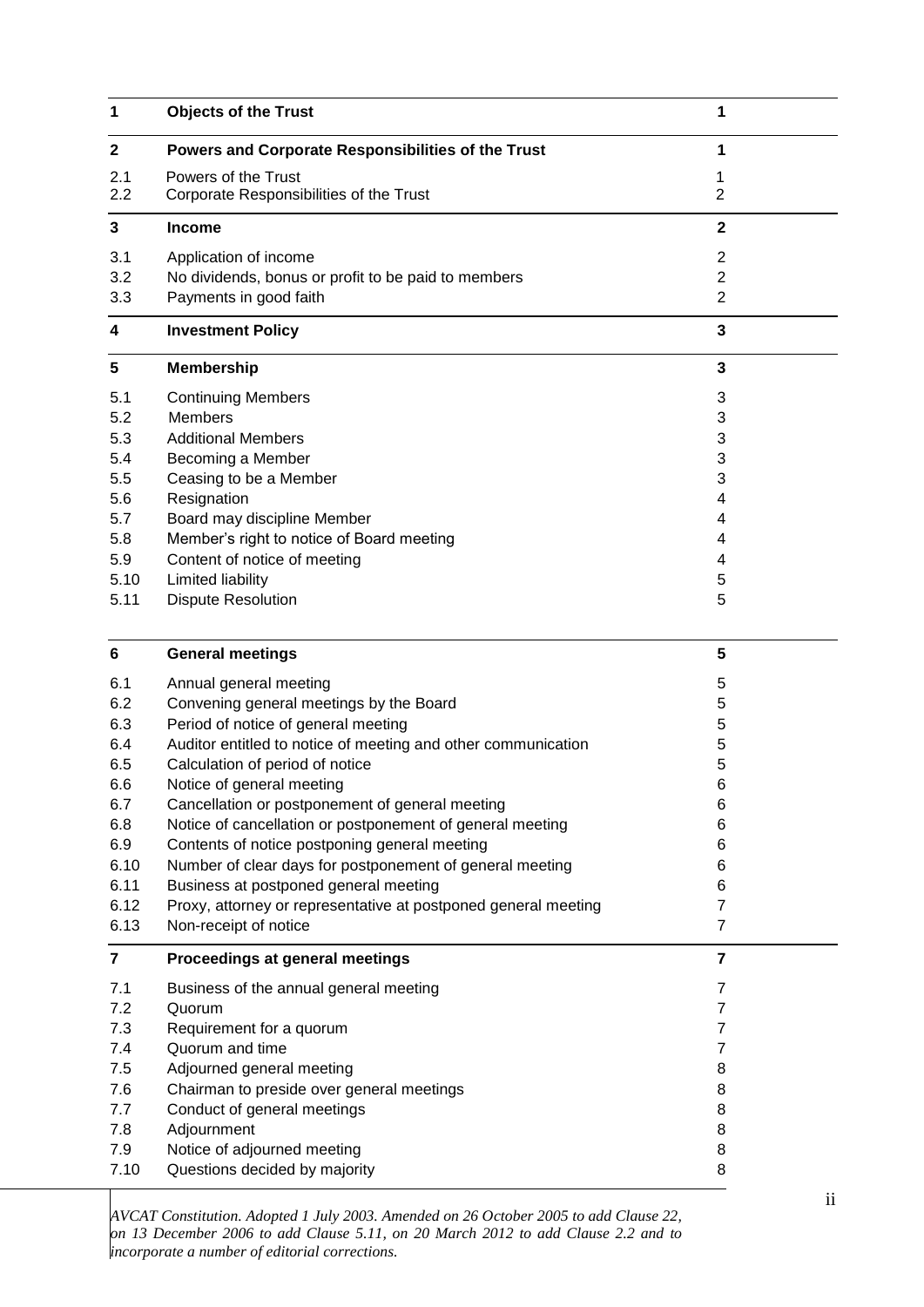| 7.11 | Equality of votes - casting vote for chairman         | 8  |
|------|-------------------------------------------------------|----|
| 7.12 | Declaration of results                                | 9  |
| 7.13 | How questions decided                                 | 9  |
| 7.14 | Poll                                                  | 9  |
| 7.15 | Objection to voting qualification                     | 9  |
| 7.16 | Chairman to determine dispute                         | 9  |
| 7.17 | When resolution passed                                | 10 |
| 8    | <b>Votes of members</b>                               | 10 |
| 8.1  | Voting rights                                         | 10 |
| 8.2  | Right to appoint proxy                                | 10 |
| 8.3  | Instrument of proxy                                   | 10 |
| 8.4  | Undated proxy                                         | 10 |
| 8.5  | Voting if instrument specifies how proxy is to vote   | 10 |
| 8.6  | Appointment need not be witnessed                     | 11 |
| 8.7  | Revocation of earlier appointment                     | 11 |
| 8.8  | Proxy may demand a poll                               | 11 |
| 8.9  | Receipt of proxy and other instruments                | 11 |
| 8.10 | Receipt of proxy at facsimile number                  | 11 |
| 8.11 | Validity of vote in certain circumstances             | 11 |
| 8.12 | <b>Circulating resolutions</b>                        | 11 |
| 8.13 | Invitees to general meetings                          | 11 |
| 9    | <b>Board</b>                                          | 12 |
| 9.1  | <b>Transitional provisions</b>                        | 12 |
| 9.2  | Composition of the Board                              | 12 |
| 9.3  | Term of appointment                                   | 12 |
| 9.4  | Cessation of office                                   | 12 |
| 9.5  | Ineligible appointees                                 | 12 |
| 9.6  | Vacancy                                               | 12 |
| 9.7  | Term of office of replacement Director                | 12 |
| 9.8  | Appointment to be in writing                          | 12 |
| 10   | <b>Remuneration and expenses</b>                      | 13 |
| 10.1 | Remuneration of directors                             | 13 |
| 11   | Vacation of office and conflict of interest           | 13 |
| 11.1 | Vacation of office                                    | 13 |
| 12   | <b>Powers of the Board</b>                            | 13 |
| 12.1 | Management                                            | 13 |
| 12.2 | Specific powers of the Board                          | 13 |
| 12.3 | <b>Minutes</b>                                        | 14 |
| 12.4 | Signing of cheques                                    | 14 |
| 13   | <b>Proceedings of the Board</b>                       | 14 |
| 13.1 | Meetings                                              | 14 |
| 13.2 | Convening meetings                                    | 14 |
| 13.3 | Period of notice of meetings                          | 14 |
| 13.4 | When a Director is not entitled to notice of meetings | 14 |
| 13.5 | Quorum                                                | 14 |
| 13.6 | How questions are decided                             | 14 |
| 13.7 | Appointment of Alternate Director                     | 14 |
|      |                                                       |    |

*AVCAT Constitution. Adopted 1 July 2003. Amended on 26 October 2005 to add Clause 22, on 13 December 2006 to add Clause 5.11, on 20 March 2012 to add Clause 2.2 and to incorporate a number of editorial corrections.*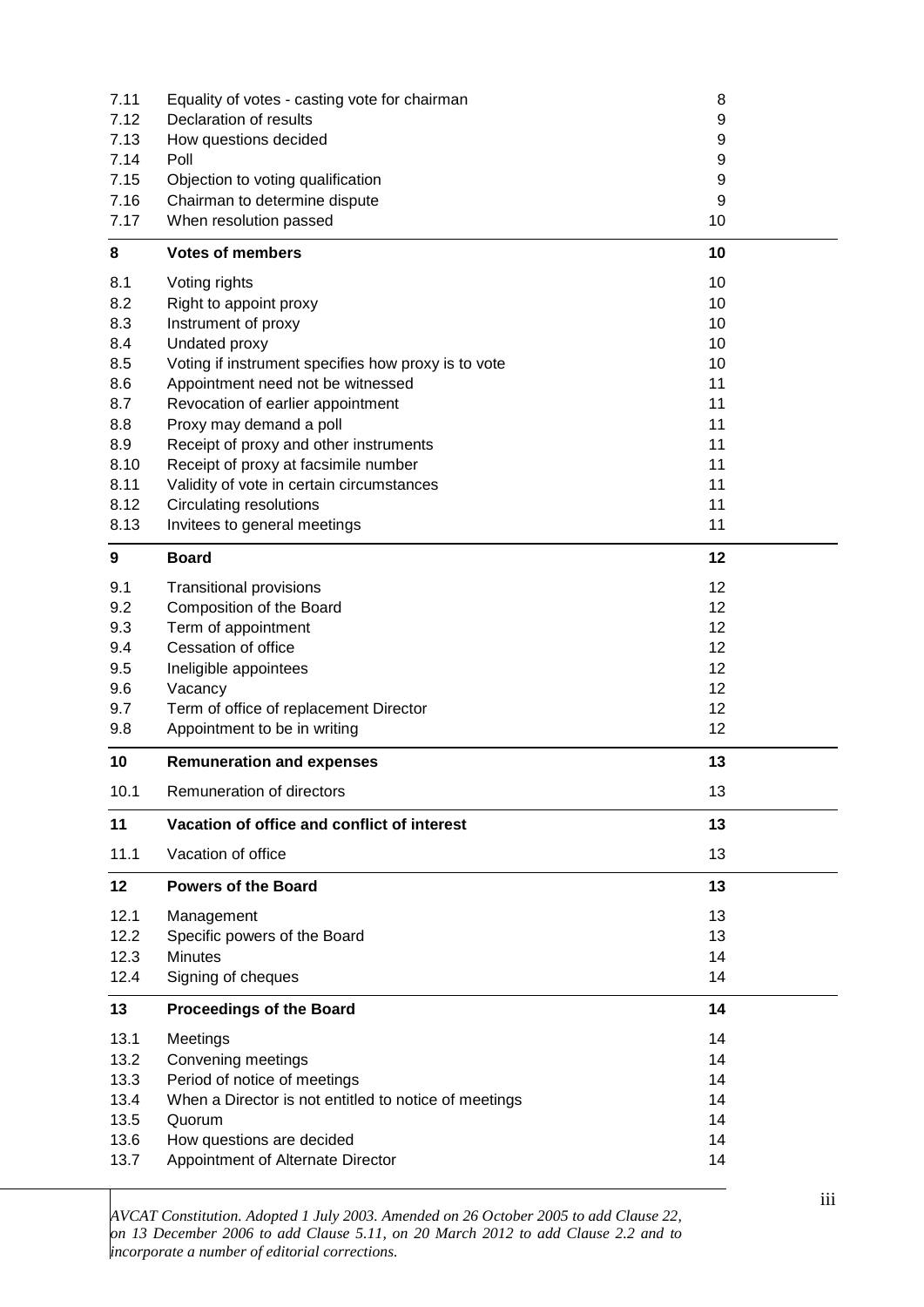| 13.8  | Alternate Director and meetings                           | 14 |
|-------|-----------------------------------------------------------|----|
| 13.9  | Alternate Director's powers                               | 15 |
| 13.10 | Alternate Director responsible for own acts and defaults  | 15 |
| 13.11 | Termination of appointment of Alternate Director          | 15 |
| 13.12 | Appointment or termination in writing                     | 15 |
| 13.13 | Alternate Director and number of Directors                | 15 |
| 13.14 | Remaining Directors may act                               | 15 |
| 13.15 | Deputy Chairman                                           | 15 |
| 13.16 | Chairman to preside over Board Meetings                   | 15 |
| 13.17 | <b>Board committees</b>                                   | 15 |
| 13.18 | Selection committee                                       | 16 |
| 13.19 | Powers delegated to Board committees                      | 16 |
| 13.20 | Board committee meetings                                  | 16 |
| 13.21 | <b>Circulating resolutions</b>                            | 16 |
| 13.22 | Meeting by use of technology                              | 16 |
| 13.23 | Validity of acts of the board                             | 16 |
| 14    | <b>Chief Executive Officer</b>                            | 16 |
| 14.1  | Appointment of Chief Executive Officer                    | 16 |
| 14.2  | Suspension and removal of Chief Executive Officer         | 16 |
| 14.3  | Powers, duties and authorities of Chief Executive Officer | 17 |
| 14.4  | Right of Chief Executive Officer to attend all meetings   | 17 |
| 14.5  | Secretary                                                 | 17 |
| 15    | <b>By-laws</b>                                            | 17 |
| 16    | <b>Inspection of records</b>                              | 18 |
| 16.1  | Inspection by members                                     | 18 |
| 16.2  | Right of a member to inspect                              | 18 |
| 17    | <b>Service of documents</b>                               | 18 |
| 17.1  | Document includes notice                                  | 18 |
| 17.2  | Methods of service                                        | 18 |
| 17.3  | Post                                                      | 18 |
| 17.4  | Facsimile or electronic transmission                      | 18 |
| 18    | <b>Audit and accounts</b>                                 | 19 |
| 18.1  | Trust to keep accounts                                    | 19 |
| 18.2  | Trust to audit accounts                                   | 19 |
| 18.3  | Copy accounts to Minister and others                      | 19 |
| 19    | <b>Winding up</b>                                         | 19 |
| 19.1  | Excess property on winding up                             | 19 |
| 19.2  | Contribution of member on winding-up                      | 19 |
| 20    | Indemnity                                                 | 19 |
| 20.1  | Indemnity of directors and secretaries                    | 19 |
| 20.2  | Insurance                                                 | 20 |
| 21    | <b>Definitions and Interpretation</b>                     | 20 |
| 21.1  | <b>Definitions</b>                                        | 20 |
|       |                                                           |    |
| 21.2  |                                                           | 21 |
| 21.3  | Interpretation<br><b>Corporations Act</b>                 | 22 |

*AVCAT Constitution. Adopted 1 July 2003. Amended on 26 October 2005 to add Clause 22, on 13 December 2006 to add Clause 5.11, on 20 March 2012 to add Clause 2.2 and to incorporate a number of editorial corrections.*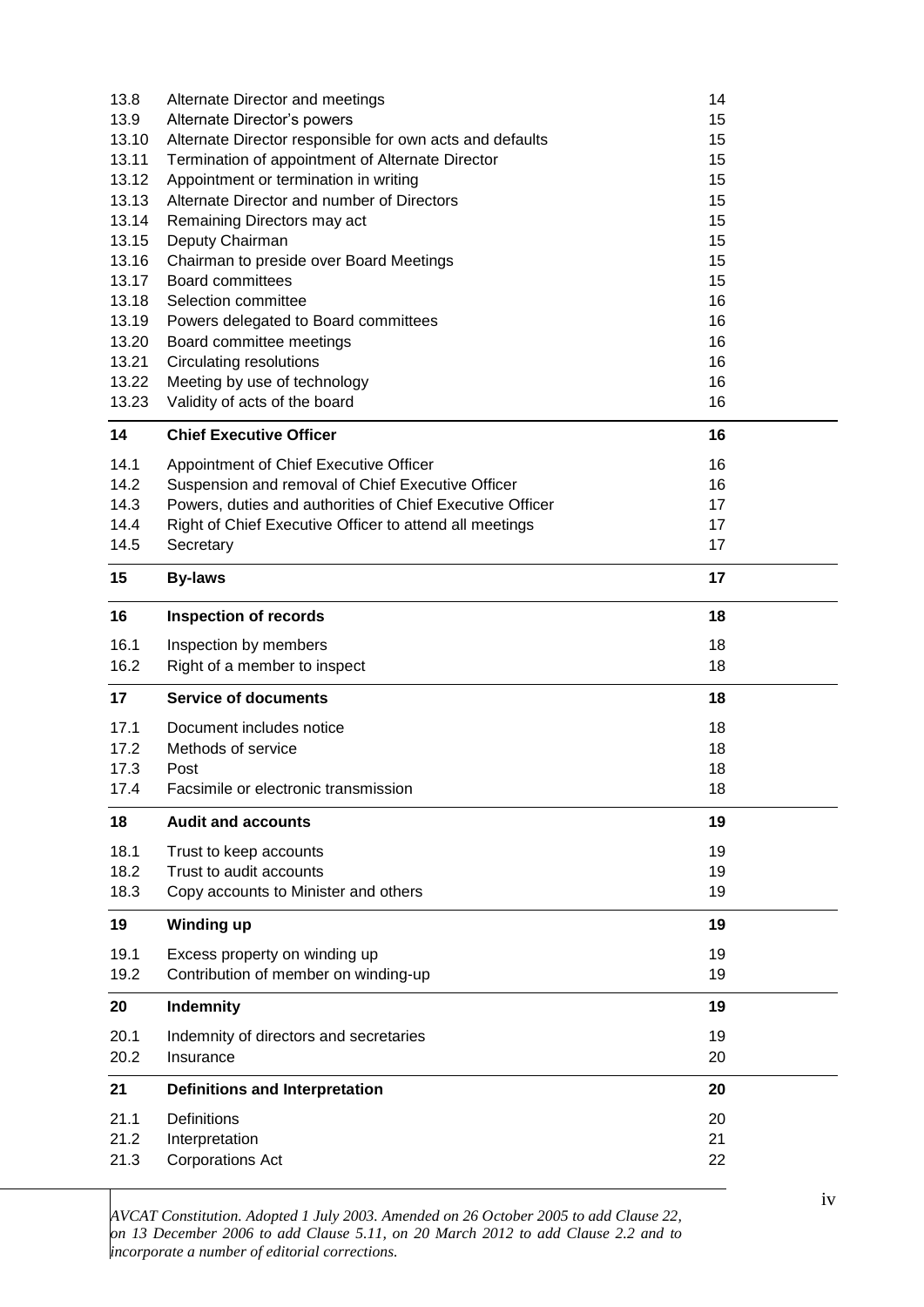| Headings and parts                                          | 22 |  |
|-------------------------------------------------------------|----|--|
| <b>Australian Taxation Office Requirements</b>              | 22 |  |
| <b>Paramount Provisions</b>                                 | 22 |  |
| Definitions                                                 | 22 |  |
| Purposes                                                    | 23 |  |
| Establishment and operation of Gift Fund                    | 24 |  |
| <b>Qualifications of Directors</b>                          | 25 |  |
| Books of account and receipts of the Gift Fund              | 26 |  |
| Uncommercial Transactions                                   | 27 |  |
| Indemnity of the Trust and the Directors from the Gift Fund | 27 |  |
| Commissioner to be notified of Changes to Constitution      | 27 |  |
|                                                             |    |  |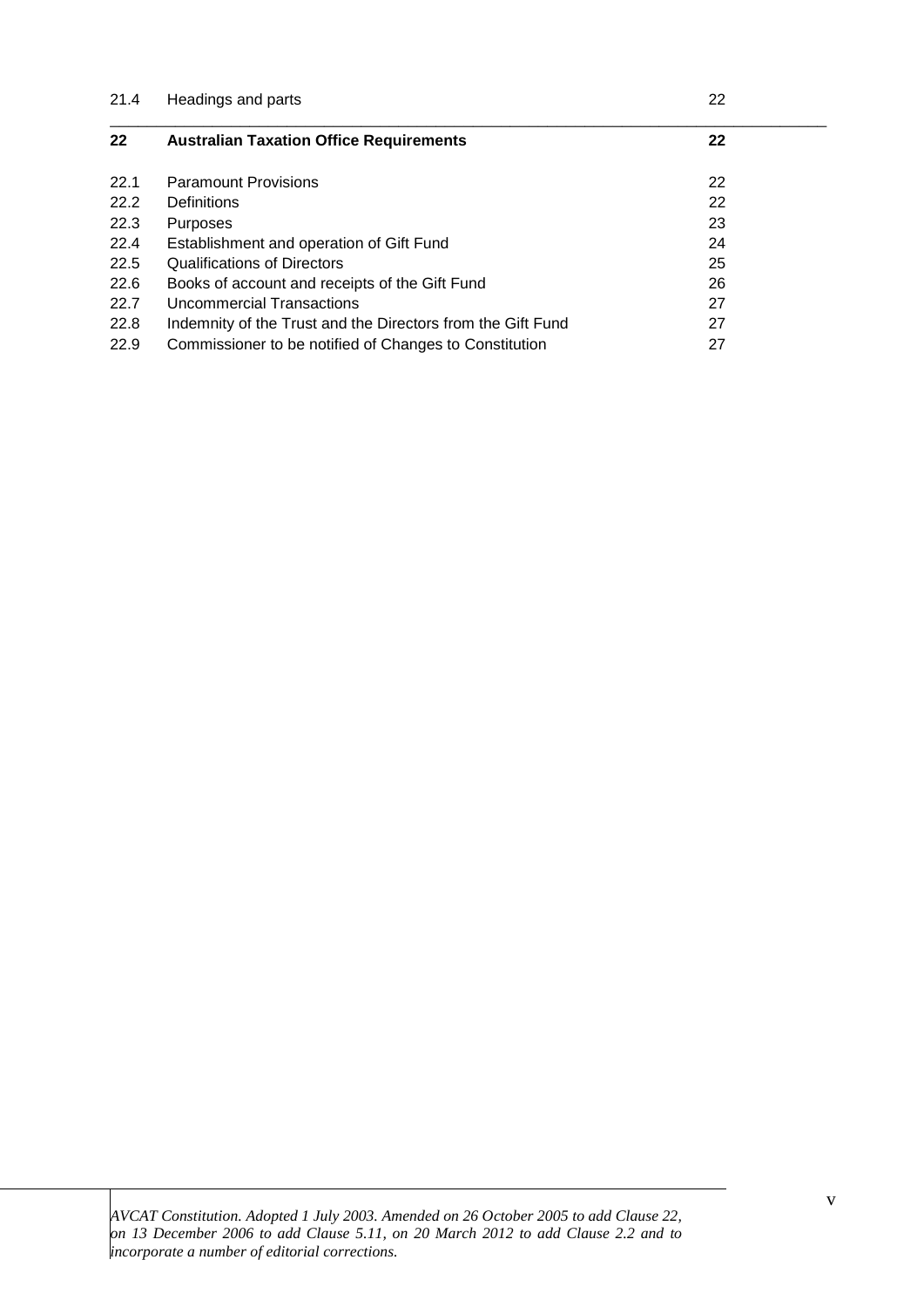## **1 Objects of the Trust**

The objects of the Trust are to provide financial assistance to Veterans' Children, where those children are in necessitous and deserving circumstances.

In the pursuit of these objects, the Trust may:

- (a) grant financial assistance to Veterans' Children while they undertake tertiary education;
- (b) act as trustee of and solicit and accept donations to:
	- (i) a trust established for the benefit of Veterans' Children; and
	- (ii) a public fund or funds established and maintained for the benefit of Veterans' Children;
- (c) administer on behalf of other organisations or individuals, schemes and programmes which provide financial assistance to Veterans' Children whilst they undertake such education;
- (d) consult and liaise with the various veteran and other organisations in Australia with a view to assisting Veterans' Children;
- (e) promote the interests of Veterans' Children by maintaining close co-operation and liaise with:
	- (i) organisations of ex-service personnel in Australia; and
	- (ii) the Australian governments, their departments and agencies;
- (f) promote, develop, foster and support:
	- (i) the study of the needs and problems of Veterans' Children who undertake such education;
	- (ii) the establishment of advisory and other services for the benefit of Veterans' Children; and
	- (iii) the establishment of facilities in the interest of Veterans' Children and the conduct and maintenance of those facilities; and
- (g) engage in any other activity which the Trust decides will benefit Veterans' Children who are in necessitous and deserving circumstances.

## **2 Powers and Corporate Responsibilities of the Trust**

#### **2.1 Powers of the Trust**

The Trust has all the powers conferred on it by the Corporations Act, including, without limitation, to:

(a) solicit and accept donations, bequests, legacies and all forms of gifts of property, real or personal, to assist the Trust to further its objects;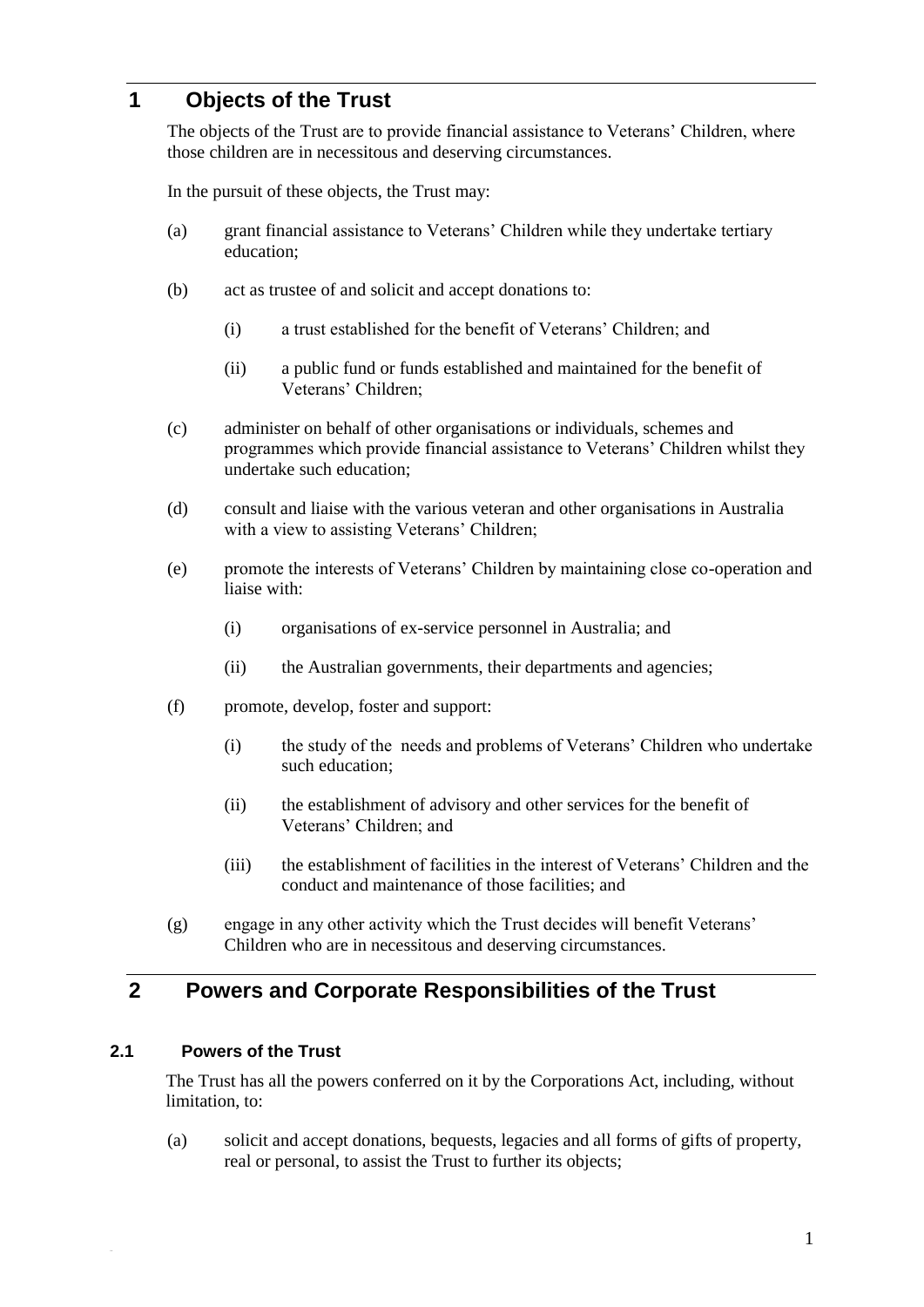- (b) receive and consider applications for benefits or grants from the Trust and to determine the extent to which an applicant may receive such a benefit or grant;
- (c) enter into such arrangements with any government or government institution, municipal, local or other authority, that may seem appropriate to enable the Trust to carry out its objects;
- (d) seek and obtain any government or government institution, municipal, local or other authority any rights, privileges and concessions which the Trust may think desirable to obtain;
- (e) carry out, exercise and comply with any such arrangements, rights, privileges and concessions referred to in clauses 2(c) and 2(d);
- (f) appoint, employ, suspend or remove such managerial, secretarial, clerical and other staff as may be necessary or convenient for the purposes of the Trust;
- (g) establish and support or aid in the establishment and support of superannuation and insurance schemes calculated to benefit employees or past employees of the Trust or their dependants and to grant such pensions and allowances to such persons as may be deemed appropriate from time to time;
- (h) take any gift or property whether subject to any special trust or not, for the objects of the Trust; and
- (i) make such appeals as may from time to time be determined for the purpose of procuring funds for the Trust.

#### **2.2 Corporate Responsibilities of the Trust**

All governance provisions of the Corporations Act apply to all aspects of governance of the Trust with the exception that 'replaceable rules' defined and outlined in the Corporations Act do not apply. Where any conflict occurs between this Constitution and the Corporations Act, the latter provisions take precedence. Where amendments to the Constitution may be needed to reflect the requirements of the Corporations Act, a Special Resolution is to be circulated as required by Section 169 of the Corporations Act.

#### **3 Income**

#### **3.1 Application of income**

The profits (if any) or other income and the property of the Trust, however derived, must be applied solely towards the promotion of the objects of the Trust.

#### **3.2 No dividends, bonus or profit to be paid to members**

No part of the profits or other income or the property of the Trust may be paid or transferred, directly or indirectly by way of dividend, bonus or otherwise, to the Members.

#### **3.3 Payments in good faith**

Nothing in this Constitution prevents the payment in good faith to an officer or Member, or to a firm of which an officer or Member is a partner of:

- (a) remuneration for:
	- (i) services rendered to the Trust; or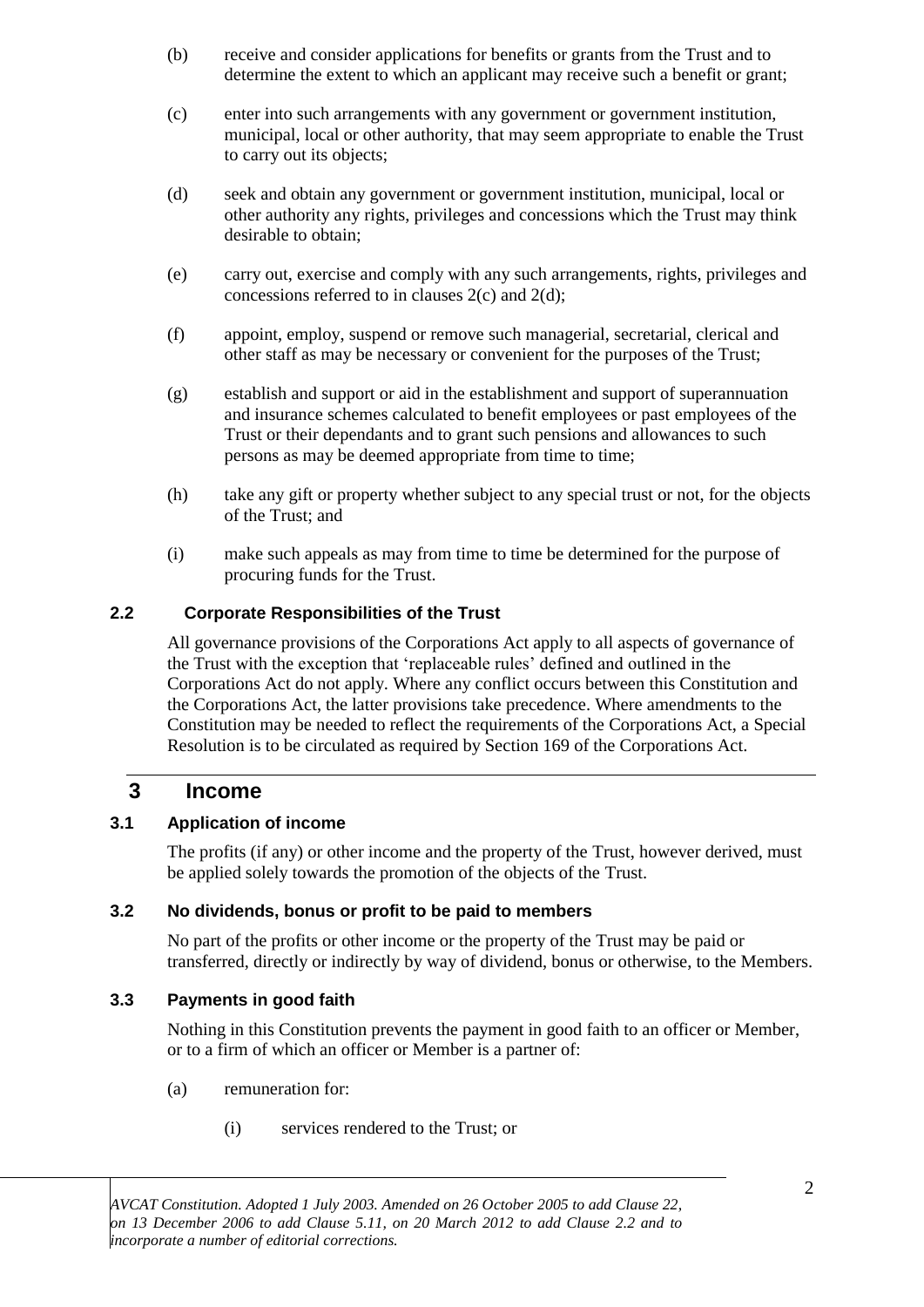- (ii) goods supplied in the ordinary course of business; or
- (b) interest at a rate not exceeding the rate for the time being fixed for the purposes of this clause by the Board on money borrowed from an officer or Member; or
- (c) reasonable rent for premises demised or let by an officer or Member.

## **4 Investment Policy**

The money of the Trust which is not immediately required may be invested in the following ways:

- (a) investments authorised by the Trustee Act 1925 of New South Wales as amended from time to time; or
- (b) the purchase of a bill of exchange accepted by a bank in Australia for which that bank accepts liability for payment on maturity of that bill.

## **5 Membership**

#### **5.1 Continuing Members**

Those persons who are Members at the date of the adoption of this Constitution continue as Members subject to this Constitution.

#### **5.2 Members**

Upon incorporation of the Trust, Members are:

- (a) the Chairman;
- (b) the Returned & Services League of Australia Limited;
- (c) Legacy Australia Council Incorporated;
- (d) the Vietnam Veterans Association of Australia Incorporated;
- (e) the Vietnam Veterans Federation of Australia Incorporated;
- (f) the Australian Veterans and Defence Services Council; and
- (g) a person appointed by the Repatriation Commission.

#### **5.3 Additional Members**

In addition to those referred to in clause 5.2, any corporation which or person who undertakes to the Trust to provide it with funds for the purposes of financial assistance for Veterans' Children subject to such conditions as the Board may determine from time to time, may make application in writing to be admitted as a Member.

#### **5.4 Becoming a Member**

A corporation or person referred to in clause 5.2 or 5.3 becomes a Member upon approval of the application by the Board.

#### **5.5 Ceasing to be a Member**

A Member ceases to be a Member :

(a) on resignation;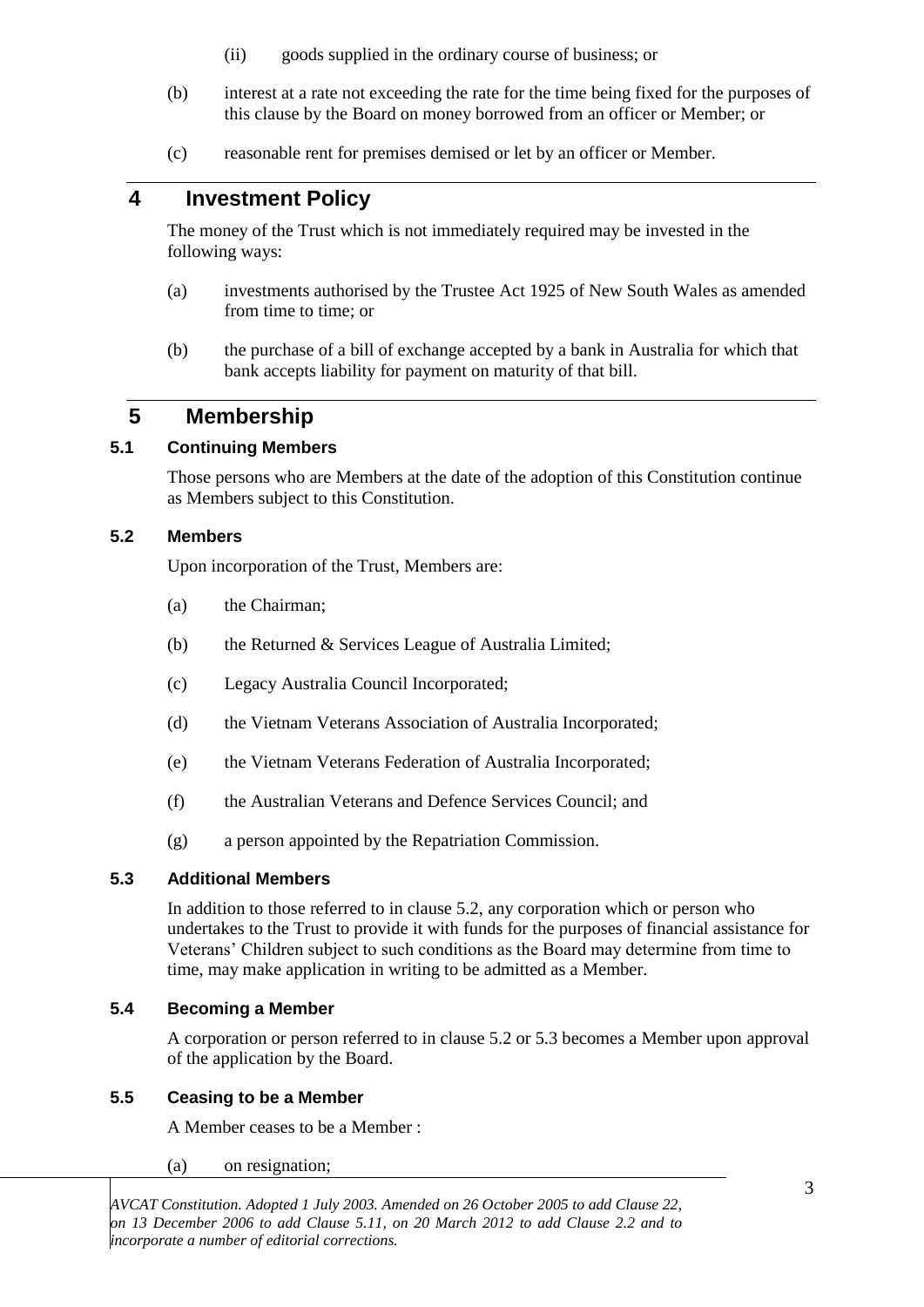- (b) on death;
- (c) on the termination of the Member's membership in accordance with this Constitution:
- (d) if a corporation or person to whom clause 5.3 applies, upon it or he ceasing to be qualified as required by that clause; or
- (e) if a corporation, upon it being dissolved or otherwise ceasing to exist or having a liquidator or provisional liquidator appointed to it.

#### **5.6 Resignation**

A Member may by notice in writing to the Trust resign its or his membership with effect from a specified date occurring not less than three months after the service of the notice.

#### **5.7 Board may discipline Member**

Where the Board is of the opinion that a Member:

- (a) has refused or neglected to comply with a provision of this Constitution;
- (b) has been guilty of conduct unbecoming a Member; or
- (c) has acted in a manner prejudicial to the interests of the Trust,

the Board may, by resolution:

- (d) reprimand the Member;
- (e) suspend the Member from membership of the Trust for a specified period; or
- (f) expel the Member from the Trust.

#### **5.8 Member's right to notice of Board meeting**

A resolution of the Board under clause 5.7 is of no effect unless:

- (a) at least 14 days' written notice of the Board meeting at which the resolution is to be put is given to the Member;
- (b) the Member was permitted to exercise the Member's right to speak at the meeting; and
- (c) it was passed by a majority of 75% of the Directors present at the meeting.

#### **5.9 Content of notice of meeting**

The notice referred to in clause 5.8(a) must:

- (a) set out the date, time and place of the meeting;
- (b) set out the proposed resolution and the grounds on which it is based;
- (c) inform the Member that the Member may do either or both of the following:
	- (i) attend and speak at the meeting;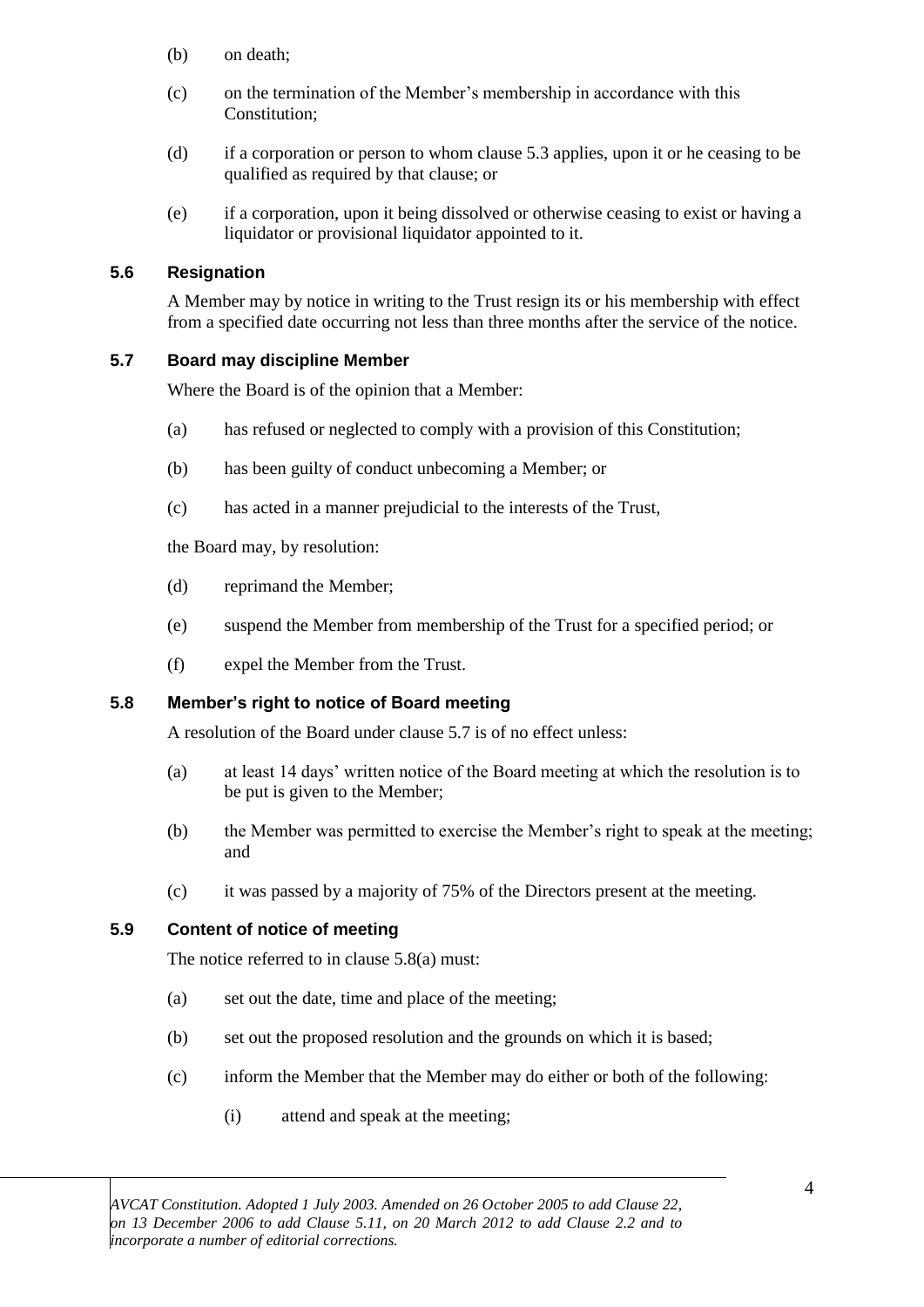(ii) submit to the Board at or prior to the date of the meeting written representations relating to the resolution.

#### **5.10 Limited liability**

The Members have no liability as members of the Trust except as set out in clause 19.2.

#### **5.11 Dispute Resolution**

- (a) In the event of a dispute between Members in relation to the Trust's fundraising activities, the dispute shall, on written application by any Member addressed to the Chairman, be considered and resolved at the next General Meeting held by the Trust.
- (b) Upon receipt of such requisition, the Chairman is to convene an Extraordinary General Meeting to be held contemporaneously with the next Board Meeting.
- (c) A decision by the Trust resolving any dispute under this Clause is final.

## **6 General meetings**

#### **6.1 Annual general meeting**

Annual general meetings of the Trust are to be held in accordance with the Corporations Act.

#### **6.2 Convening general meetings by the Board**

The Board may convene and arrange to hold a general meeting whenever it thinks fit and shall do as required by the Corporations Act. Normally the Board will meet quarterly.

#### **6.3 Period of notice of general meeting**

Subject to the provisions of the Corporations Act as to short notice, not less than 21 days' notice of a general meeting must be given in writing to:

- (a) each Member; and
- (b) each Director.

#### **6.4 Auditor entitled to notice of meeting and other communication**

The Trust must give its auditor:

- (a) notice of a general meeting in the same way that a Member is entitled to receive notice; and
- (b) any other communication relating to the general meeting that a Member is entitled to receive.

#### **6.5 Calculation of period of notice**

In computing the period of notice under clauses 6.3 and 6.4, both the day on which the notice is given or taken to be given and the day of the meeting convened by it are to be disregarded.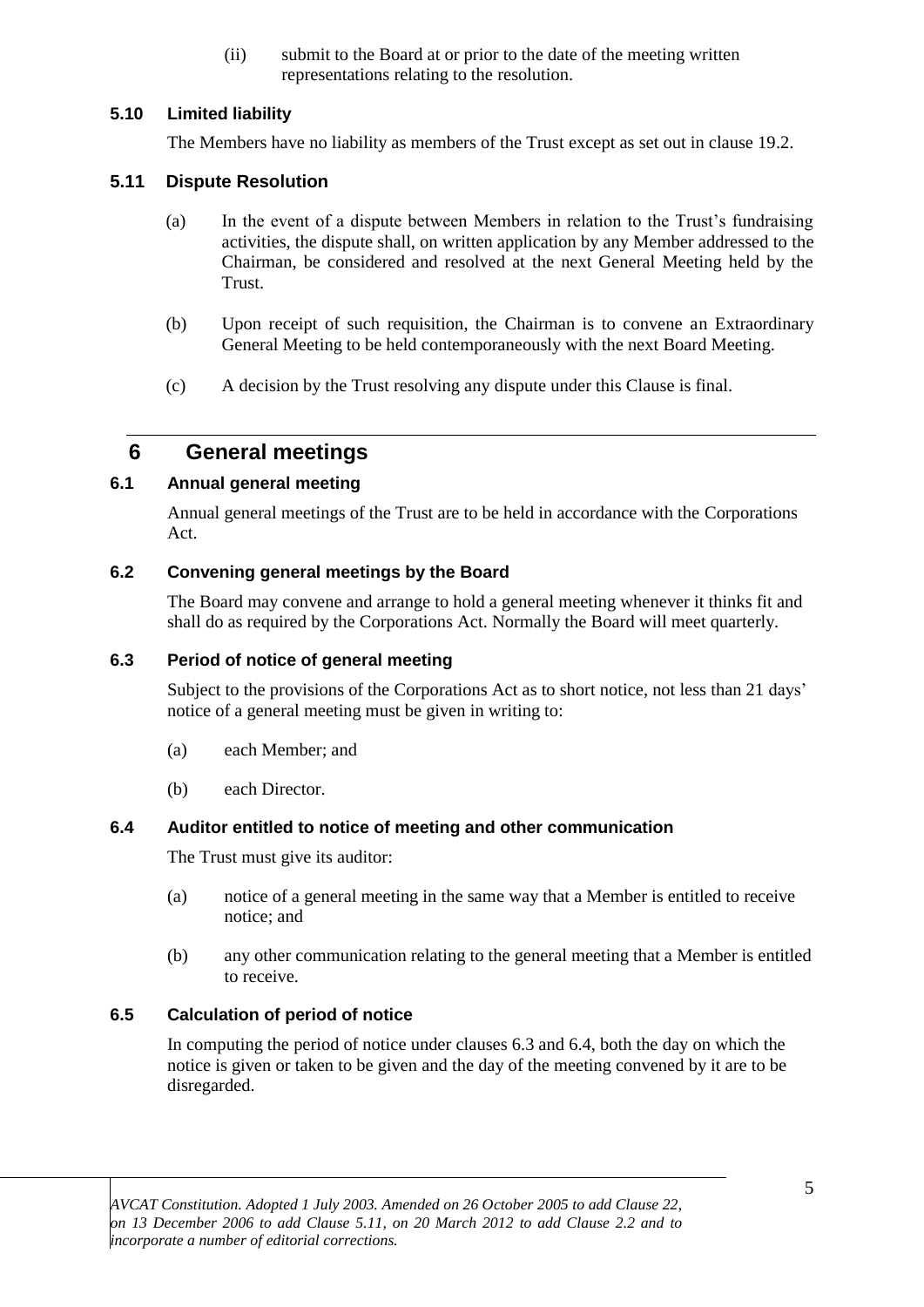#### **6.6 Notice of general meeting**

A notice convening a general meeting of the Trust must:

- (a) specify the place, day and hour of the meeting and state the general nature of the business to be dealt with at the meeting and, if the meeting is to be held in two or more places, the technology that will be used to facilitate the holding of the meeting in that manner; and
- (b) state that:
	- (i) a Member entitled to attend and vote is entitled to appoint a proxy; and
	- (ii) a proxy need not be a Member.

#### **6.7 Cancellation or postponement of general meeting**

Where a general meeting (including an annual general meeting) is convened by the Board, it may, whenever it thinks fit, cancel the meeting or postpone the holding of the meeting to a date and time determined by it. This clause does not apply to a meeting convened in accordance with the Corporations Act by Members or by the Board on the request of Members.

#### **6.8 Notice of cancellation or postponement of general meeting**

A notice of cancellation or postponement of a general meeting must state the reason for cancellation or postponement and be given to:

- (a) each Member individually; and
- (b) each other person entitled to be given notice of a general meeting under the Corporations Act or this Constitution.

#### **6.9 Contents of notice postponing general meeting**

A notice of postponement of a general meeting must specify:

- (a) the postponed date and time for the holding of the meeting;
- (b) a place for the holding of the meeting, which may be either the same as or different from the place specified in the notice convening the meeting; and
- (c) if the meeting is to be held in two or more places, the technology that will be used to facilitate the holding of the meeting in that manner.

#### **6.10 Number of clear days for postponement of general meeting**

The number of clear days from the giving of a notice postponing the holding of a general meeting to the date specified in that notice for the holding of the postponed meeting may not be less than the number of clear days notice of the general meeting required to be given by this Constitution or the Corporations Act.

#### **6.11 Business at postponed general meeting**

The only business that may be transacted at a general meeting the holding of which is postponed is the business specified in the notice convening the meeting.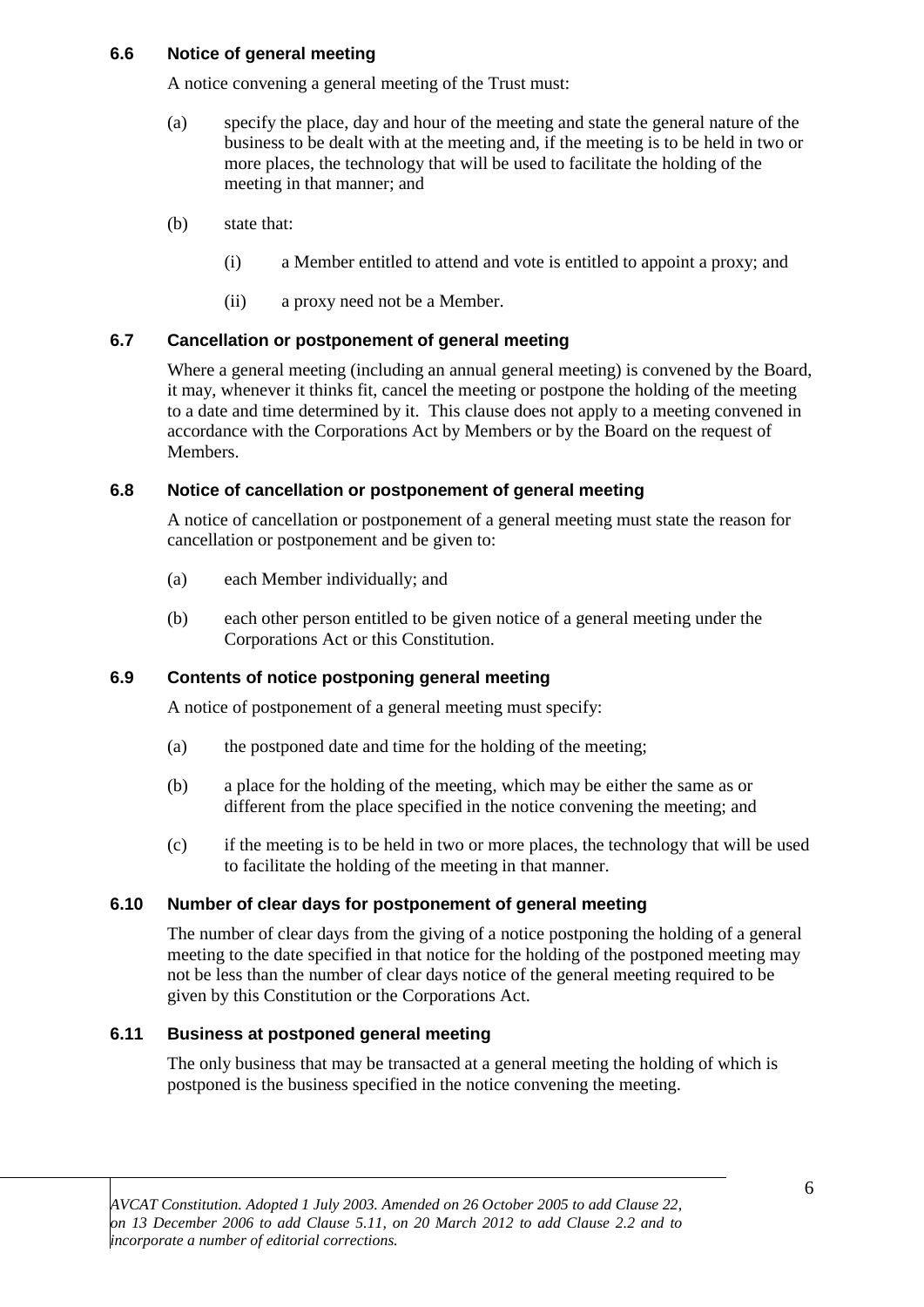#### **6.12 Proxy, attorney or representative at postponed general meeting**

Where:

- (a) by the terms of an instrument appointing a proxy, attorney or Representative, a proxy, attorney or Representative is authorised to attend and vote at a general meeting to be held on a specified date or at a general meeting to be held on or before a specified date; and
- (b) the date for holding the meeting is postponed to a date later than the date specified in the instrument of proxy, attorney or Representative,

then, by force of this clause, that later date is substituted for and applies to the exclusion of the date specified in the instrument of proxy, attorney or Representative, unless the Member appointing the proxy, attorney or Representative gives to the Trust at its Registered Office notice in writing to the contrary not less than 48 hours before the time to which the holding of the meeting has been postponed.

#### **6.13 Non-receipt of notice**

The non-receipt of notice of a general meeting or cancellation or postponement of a general meeting by, or the accidental omission to give notice of a general meeting or cancellation or postponement of a general meeting to a corporation or person entitled to receive notice does not invalidate any resolution passed at the general meeting or at a postponed meeting or the cancellation or postponement of a meeting.

# **7 Proceedings at general meetings**

#### **7.1 Business of the annual general meeting**

The business of an annual general meeting may include a consideration of the annual financial report, the Directors' report and the report of the Auditor.

#### **7.2 Quorum**

Subject to clause 7.5, a quorum is at least half the Members present in person or by proxy, attorney or Representative.

#### **7.3 Requirement for a quorum**

An item of business may not be transacted at a general meeting unless a quorum is present when the meeting proceeds to consider it. If a quorum is present at the beginning of a meeting it is taken to be present throughout the meeting unless the chairman of the meeting on the chairman's own motion or at the instance of a Member, proxy, attorney or Representative who is present declares otherwise.

#### **7.4 Quorum and time**

If within 15 minutes after the time appointed for a general meeting a quorum is not present, the meeting:

- (a) if convened by, or at the request of, Members is dissolved; and
- (b) in any other case stands adjourned to the same day in the next week and the same time and place, or to such other day, time and place as the Board appoints by notice to Members and others entitled to notice of the meeting.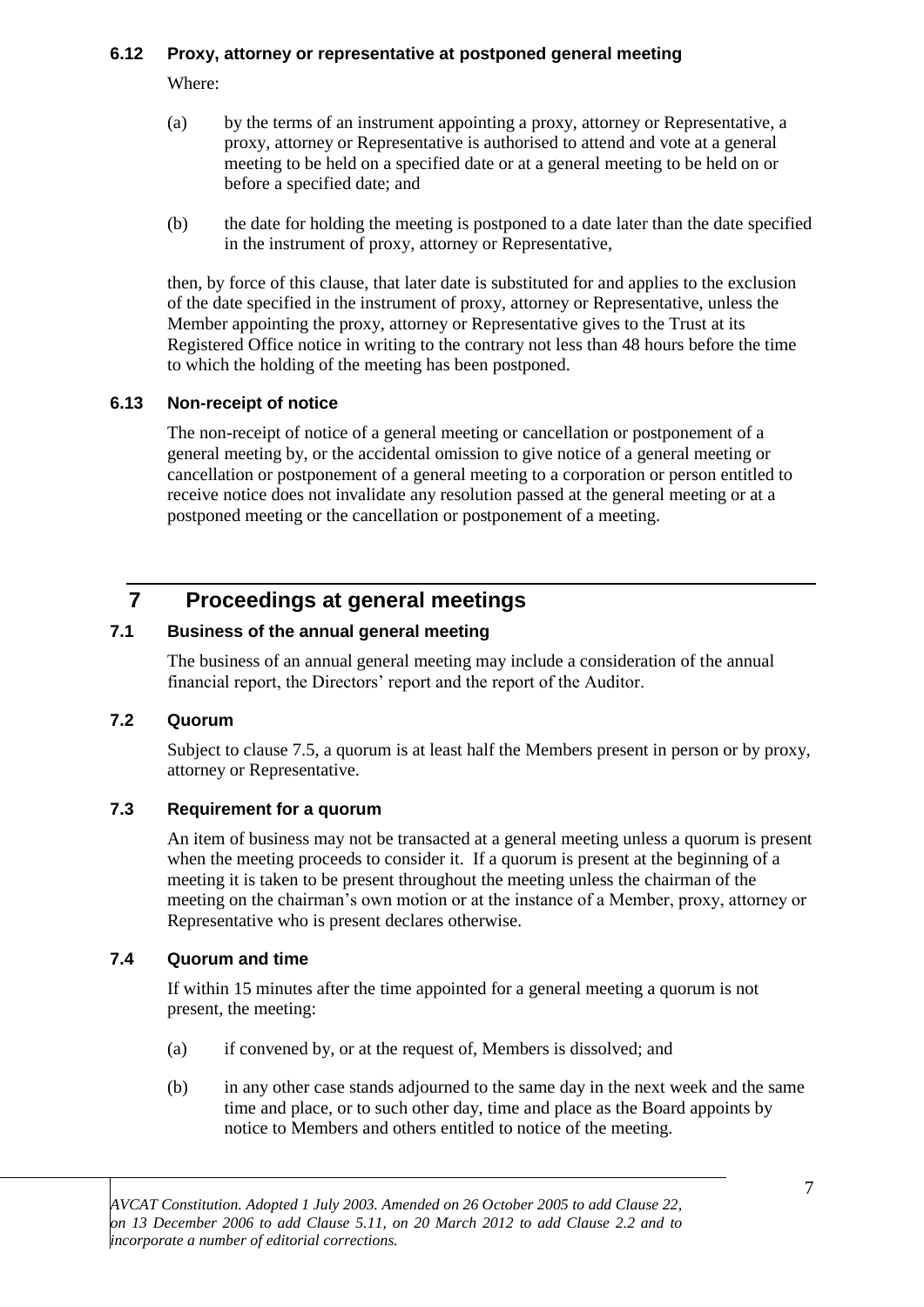#### **7.5 Adjourned general meeting**

At a meeting adjourned under clause 7.4(b) the persons present at the meeting (being not less than two), each being a Member, proxy, attorney or Representative, are a quorum.

#### **7.6 Chairman to preside over general meetings**

The Chairman is entitled to preside at general meetings. If a general meeting is held and the Chairman is not present within 15 minutes after the time appointed for the holding of the meeting or is unable or unwilling to act, the following may preside (in order of entitlement):

- (a) the Deputy Chairman;
- (b) a Member chosen by a majority of the Members present in person or by proxy, attorney or Representative.

#### **7.7 Conduct of general meetings**

The chairman of a general meeting:

- (a) has charge of the general conduct of the meeting and of the procedures to be adopted at the meeting;
- (b) may require the adoption of any procedure which is in the chairman's opinion necessary or desirable for proper and orderly debate or discussion and the proper and orderly casting or recording of votes at the general meeting; and
- (c) may, having regard where necessary to the Corporations Act, terminate discussion or debate on any matter whenever the chairman considers it necessary or desirable for the proper conduct of the meeting,

and a decision by the chairman under this clause is final.

#### **7.8 Adjournment**

The chairman of a general meeting may, with the consent of any meeting at which a quorum is present, and must if so directed by the meeting, adjourn the meeting to a new day, time or place.

Only unfinished business is to be transacted at meeting resumed after an adjournment.

#### **7.9 Notice of adjourned meeting**

It is not necessary to give any notice of an adjournment or of the business to be transacted at any adjourned meeting unless a meeting is adjourned for 10 days or more. In that case, notice of the adjourned meeting must be given as in the case of an original general meeting.

#### **7.10 Questions decided by majority**

Subject to the requirements of the Corporations Act, a resolution is taken to be carried if a simple majority of the votes cast on the resolution are in favour of it.

#### **7.11 Equality of votes - casting vote for chairman**

If there is an equality of votes, either on a show of hands or on a poll, the chairman of the meeting is entitled to a casting vote in addition to any votes to which the chairman is entitled as a Member or proxy, attorney or Representative.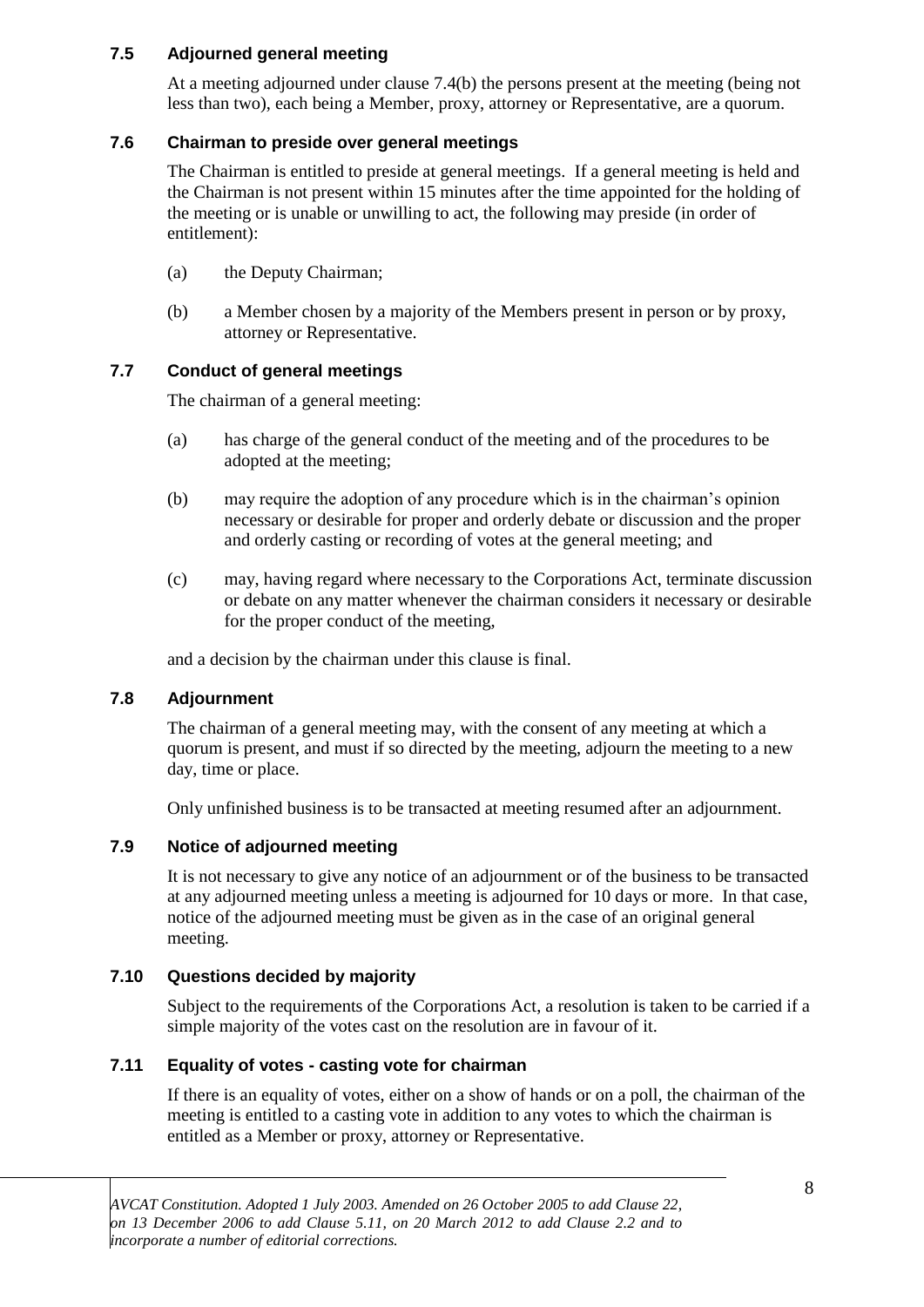#### **7.12 Declaration of results**

At any general meeting a resolution put to the vote of the meeting must be decided on a show of hands unless a poll is properly demanded and the demand is not withdrawn. A declaration by the chairman of the meeting that a resolution has, on a show of hands, been carried or carried unanimously, or by a particular majority, or lost, and an entry to that effect in the minutes of the general meeting is conclusive evidence of that fact. Neither the chairman nor the minutes need state and it is not necessary to prove the number and proportion of votes cast in favour of or against the resolution.

#### **7.13 How questions decided**

Every question submitted to a general meeting is to be decided by a show of hands, unless a poll is demanded:

- (a) before the vote is taken;
- (b) before the voting results on the show of hands are declared; or
- (c) immediately after the voting results on the show of hands is declared,

by:

- (d) the chairman of the general meeting; or
- (e) a Member present in person or by proxy, attorney or Representative and having the right to vote at the general meeting,

and the demand for the poll is not withdrawn.

#### **7.14 Poll**

If a poll is properly demanded, it must be taken in the manner and at the date and time directed by the chairman of the meeting and the result of the poll is the resolution of the meeting at which the poll was demanded.

A poll demanded on the election of a chairman of the meeting or on a question of adjournment must be taken immediately.

A demand for a poll may be withdrawn.

A demand for a poll does not prevent the continuance of the meeting for the transaction of any business other than the question on which the poll has been demanded.

#### **7.15 Objection to voting qualification**

An objection to the right of a person to attend or vote at a meeting or adjourned meeting:

- (a) may not be raised except at that meeting or adjourned meeting; and
- (b) must be referred to the chairman of the meeting, whose decision is final.

A vote not disallowed under the objection is valid for all purposes.

#### **7.16 Chairman to determine dispute**

If there is a dispute as to the admission or rejection of a vote, the chairman of the meeting must decide it and the chairman's decision made in good faith is final and conclusive.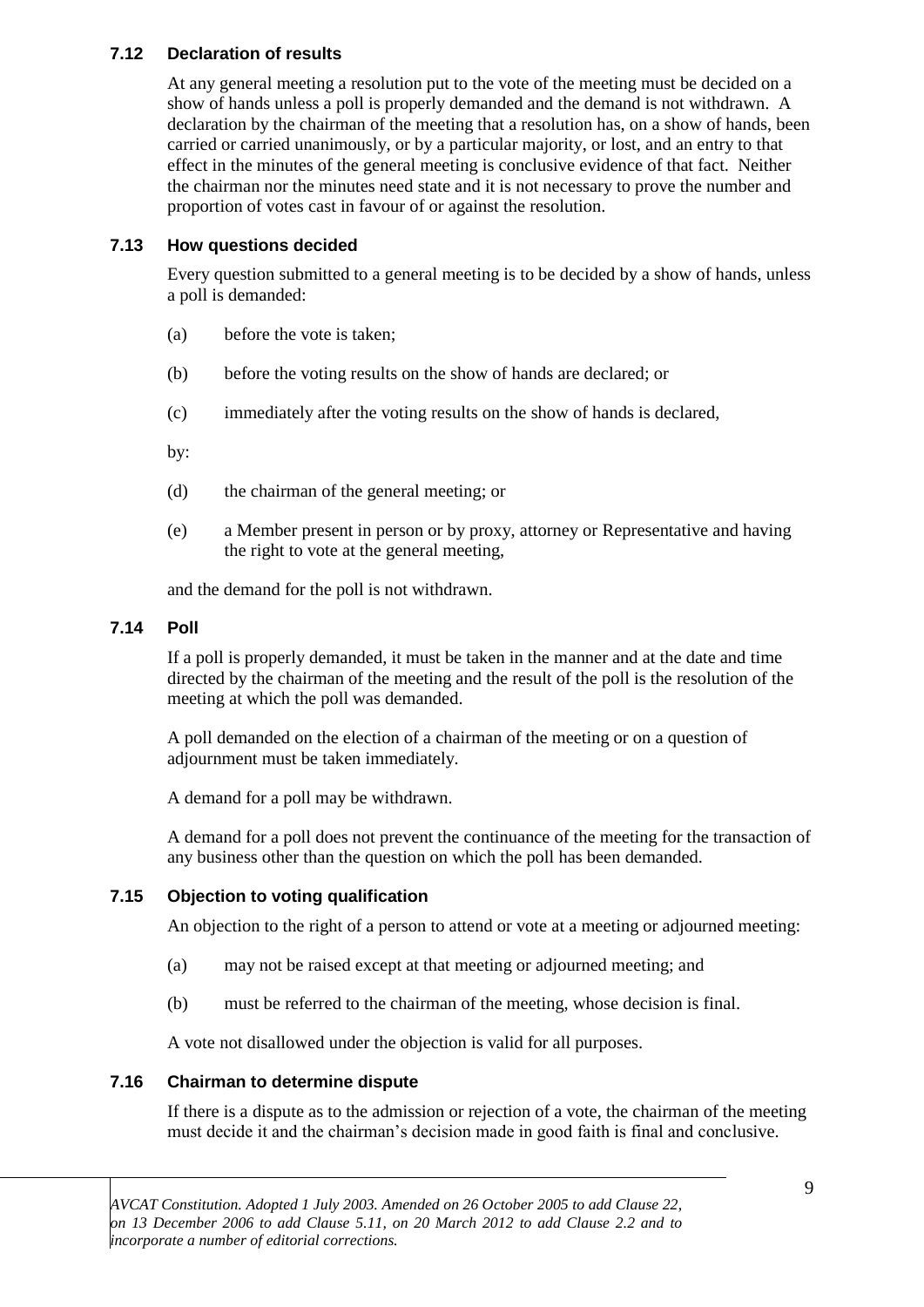#### **7.17 When resolution passed**

A resolution passed at a meeting resumed after an adjournment is passed on the day it was passed.

## **8 Votes of members**

#### **8.1 Voting rights**

Subject to the rights and any restrictions attached to or affecting any class of Members and to any other restrictions in this Constitution:

- (a) on a show of hands, each Member present in person and each Representative of a Member has one vote; and
- (b) on a poll, each Member present in person has one vote and each person present as proxy, attorney or Representative of a Member has one vote for each Member that the person represents.

#### **8.2 Right to appoint proxy**

A Member is entitled to appoint another person as proxy to attend in the Member's place at the meeting and a proxy has the same right as the Member to speak and vote at the meeting. A proxy need not be a Member.

#### **8.3 Instrument of proxy**

An appointment of a proxy is valid if it is signed by the Member making the appointment and contains the following information:

- (a) the Member's name and address;
- (b) the Trust's name;
- (c) the proxy's name; and
- (d) the meetings at which the appointment may be used.

An appointment may be a standing one.

#### **8.4 Undated proxy**

An undated appointment is to be taken to have been dated on the day it is given to the Trust.

#### **8.5 Voting if instrument specifies how proxy is to vote**

An appointment may specify the way the proxy is to vote on a particular resolution. In that event:

- (a) if the proxy is the chairman of the meeting, the proxy must vote on a poll, and must vote as specified; and
- (b) if the proxy is not the chairman of the meeting, the proxy need not vote on a poll, but if the proxy does so, the proxy must vote as specified.

This clause does not affect the way that the proxy can cast any votes attached to that person's membership.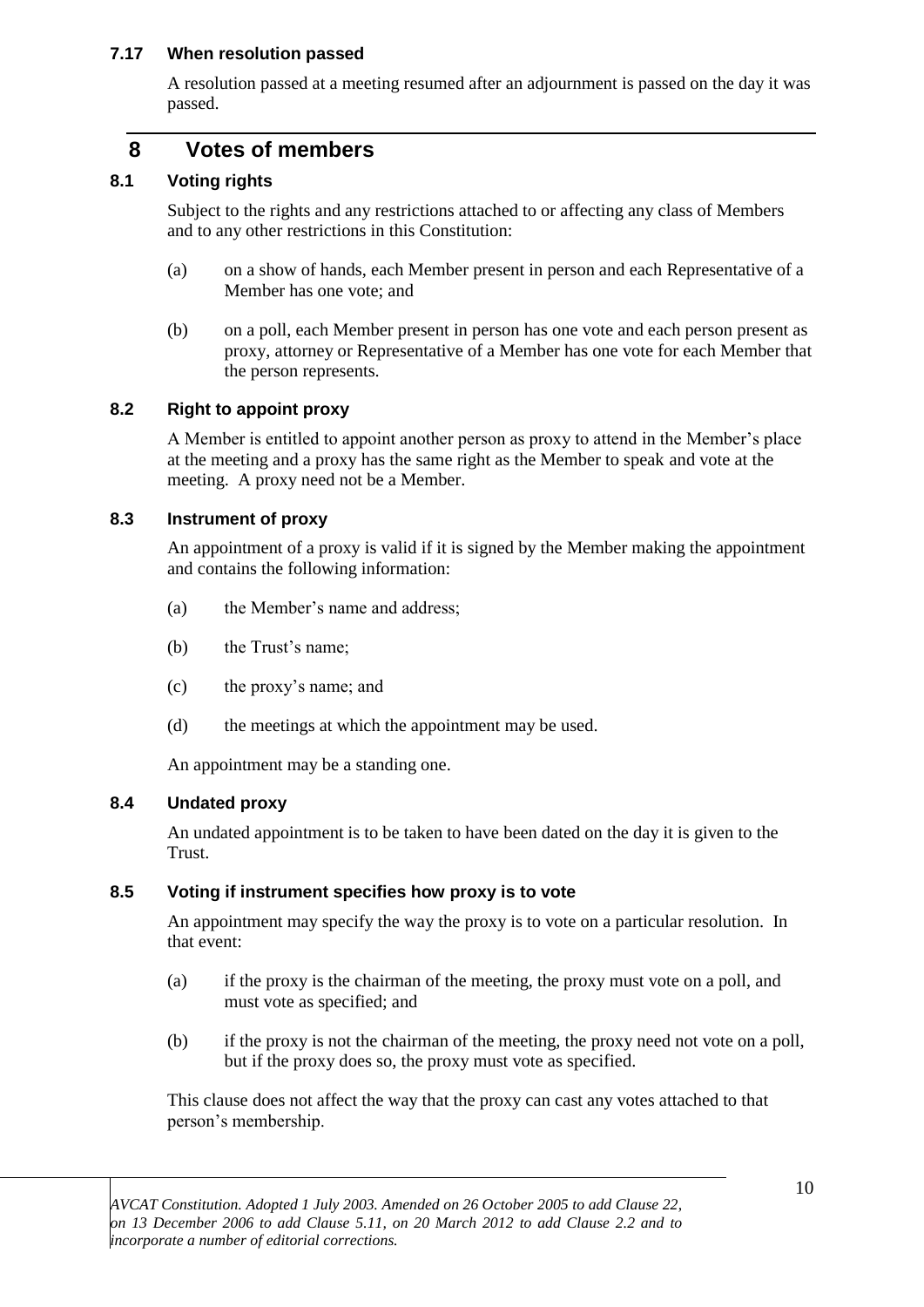#### **8.6 Appointment need not be witnessed**

An appointment of a proxy does not need to be witnessed.

#### **8.7 Revocation of earlier appointment**

A later appointment revokes an earlier one if both appointments could not be validly exercised at the meeting.

#### **8.8 Proxy may demand a poll**

An instrument appointing a proxy is to be taken to confer authority to demand or join in demanding a poll.

#### **8.9 Receipt of proxy and other instruments**

The instrument appointing a proxy and the power of attorney or other authority, if any, under which it is signed shall be deposited with the Secretary not less than 48 hours before the time for holding the general meeting or adjourned general meeting at which the person named in the instrument proposes to vote or in the case of a poll not less than 24 hours before the time appointed for the taking of the poll and, in default, the instrument of proxy shall not be treated as valid.

#### **8.10 Receipt of proxy at facsimile number**

If the notice convening a general meeting specifies a facsimile number to which a proxy and related materials may be sent then receipt by the facsimile machine on that number of a complete and legible facsimile of the document will be taken as a receipt by the Trust at a specified place for the purposes of this clause.

#### **8.11 Validity of vote in certain circumstances**

Unless the Trust has received written notice of the matter before the start or resumption of the meeting at which a person votes as a proxy, attorney or Representative, a vote cast by that person is valid even if, before the person votes:

- (a) the appointing Member dies;
- (b) the Member is mentally incapacitated; or
- (c) the Member revokes the appointment or authority.

#### **8.12 Circulating resolutions**

Subject to the Corporations Act, the Trust may pass a resolution without a general meeting being held if all the Members entitled to vote on the resolution sign a document containing a statement that they are in favour of the resolution set out in the document. Separate copies of a document may be used for signing by Members if the wording of the resolution and statement is identical in each copy. The resolution is passed when the last Member signs.

#### **8.13 Invitees to general meetings**

For the purposes of securing the widest participation of activities of the Trust and the carrying out of its objects, the Board may from time to time by resolution invite representatives of any association, organisation, group, university or any branch thereof, Department of Government, (either Federal, State or Municipal) or any other person to attend a general meeting. Any such representative or person so invited shall have the right to attend that general meeting and, with the consent of the chairman, may take part in all discussions thereat but shall not be entitled to vote.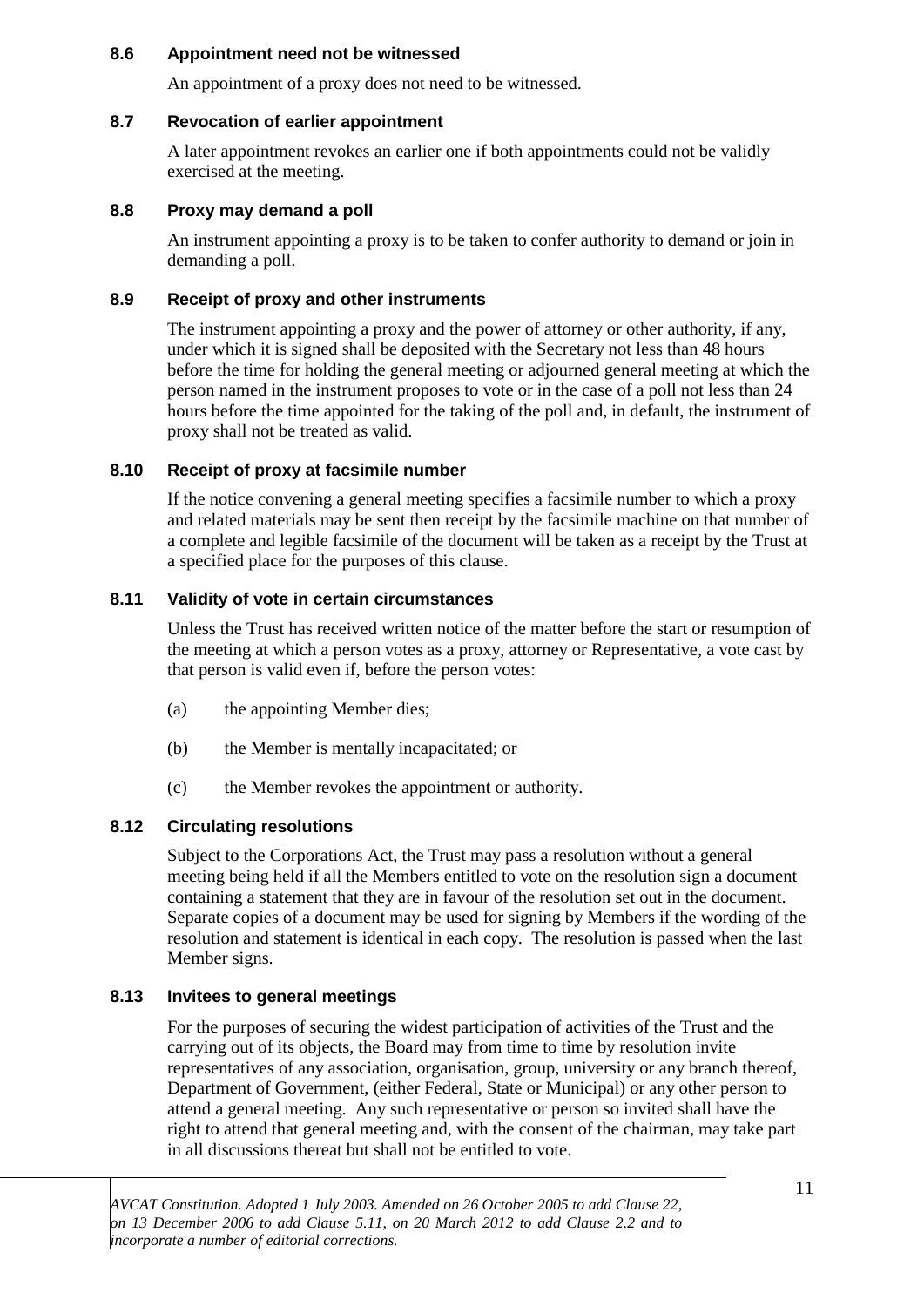# **9 Board**

#### **9.1 Transitional provisions**

The Directors in office on the date of adoption of this Constitution continue in office subject to this Constitution.

#### **9.2 Composition of the Board**

The Board will consist of:

- (a) the Chairman to be appointed by the Minister and who shall hold office during the Minister's pleasure;
- (b) one Director appointed by each Member referred to in clause 5.2(b) to (f) inclusive;
- (c) one director appointed by the Repatriation Commission; and
- (d) one Director appointed by each corporation or person referred to in clause 5.3 and admitted as a Member pursuant to clause 5.4.

#### **9.3 Term of appointment**

A Director appointed under clause 9.2(b), (c), or (d) is appointed for a two year term and is eligible for reappointment.

#### **9.4 Cessation of office**

- (a) The Directors in office under clause 9.1 will cease to hold office upon the Chairman appointed under clause 9.2(a) and at least three Directors appointed under clause 9.2(b) taking office.
- (b) Any Director appointed pursuant to clause 9.2(b) or (d) will cease to hold office upon the corporation or person appointing the Director ceasing to be a Member.

#### **9.5 Ineligible appointees**

An employee of the Trust is not eligible to be appointed as a Director.

#### **9.6 Vacancy**

A vacancy in the office of a Director is to be filled as follows:

- (a) if the vacancy is in the office of Chairman, by the Minister appointing a replacement;
- (b) if the vacancy is in the office of any other Director, by the appointor appointing a replacement.

#### **9.7 Term of office of replacement Director**

A Director appointed under clause 9.6(b) holds office for the balance of the term of the Director he is replacing and is eligible for reappointment.

#### **9.8 Appointment to be in writing**

An appointment of a Director must be:

(a) in writing;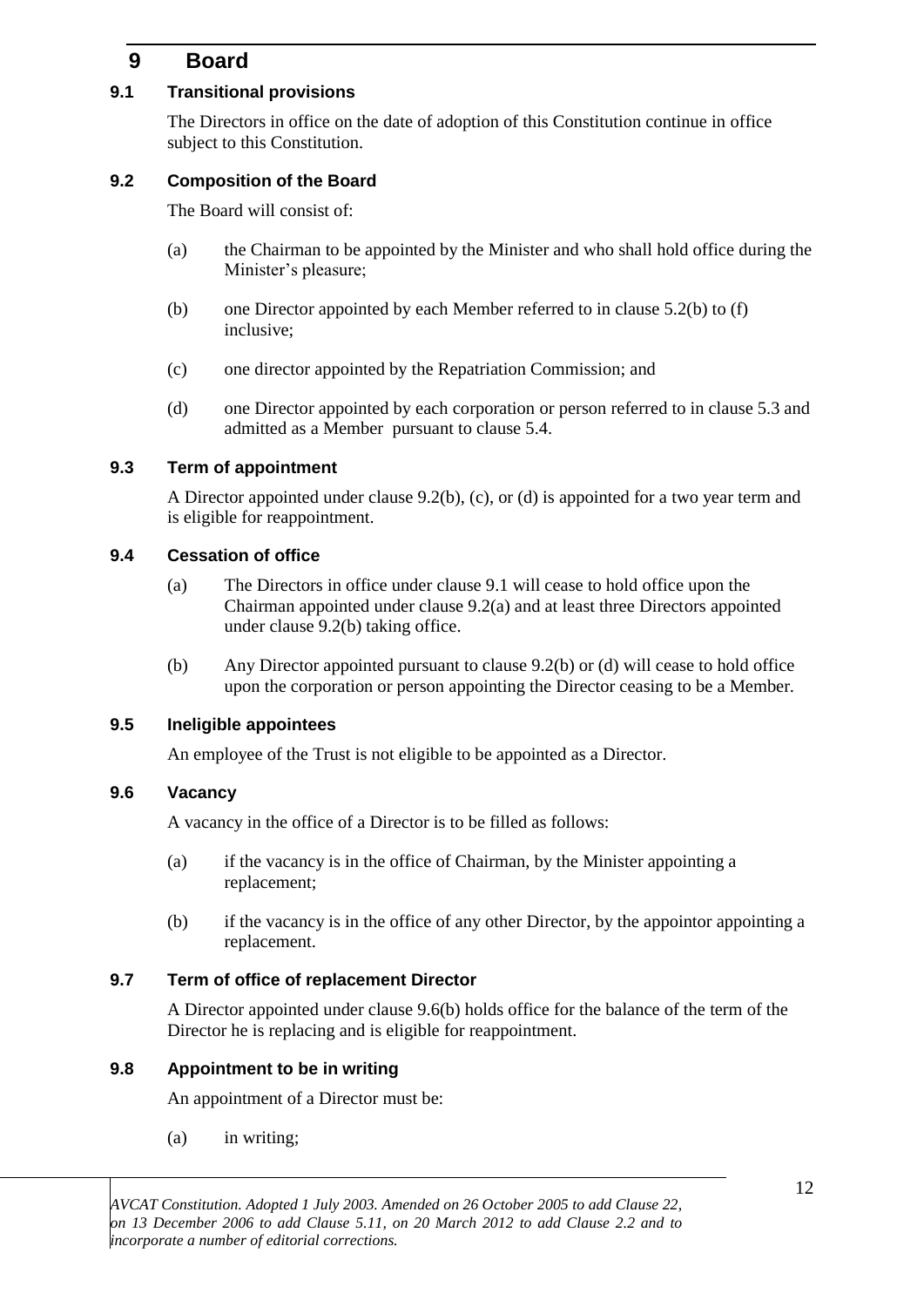- (b) signed by or on behalf of the appointor;
- (c) consented to in writing by the nominee; and
- (d) delivered to the Secretary.

# **10 Remuneration and expenses**

#### **10.1 Remuneration of directors**

No fees, allowances or honoraria shall be paid to any Director out of any funds of the Trust save and except reimbursement of actual out-of-pocket expenses:

- (a) incurred in attending meetings of the Board or the Trust; or
- (b) incurred in attending to the business of the Trust.

# **11 Vacation of office and conflict of interest**

#### **11.1 Vacation of office**

The office of a Director is automatically vacated if:

- (a) the Director ceases to be a Director by virtue of, or becomes prohibited from being a Director because of an order made under, the Corporations Act;
- (b) the Director becomes bankrupt or insolvent or makes an arrangement or composition with creditors of the Director's joint or separate estate generally;
- (c) the Director becomes an employee of the Trust;
- (d) the Director becomes of unsound mind or a person whose person or estate is liable to be dealt with in any way under a law relating to mental health;
- (e) the Director resigns office by notice in writing to the Trust or refuses to act;
- (f) the Director is absent from two consecutive meetings of the Board without leave of absence from the Chairman;
- (g) the Director is removed from office by a resolution under section 203D of the Corporations Act; or
- (h) the Director is directly or indirectly interested in any contract or proposed contract with the Trust and fails to disclose that interest as required by the Corporations Act.

# **12 Powers of the Board**

## **12.1 Management**

The business of the Trust is to be managed by the Board, which may exercise all such powers of the Trust as are not, by the Corporations Act or by this Constitution, required to be exercised by the Trust in general meeting.

## **12.2 Specific powers of the Board**

Without limiting the generality of clause 12.1, the Board may exercise all the powers of the Trust to borrow or raise money, to charge any property or business of the Trust or give any other security for a debt, liability or obligation of the Trust or of any other person.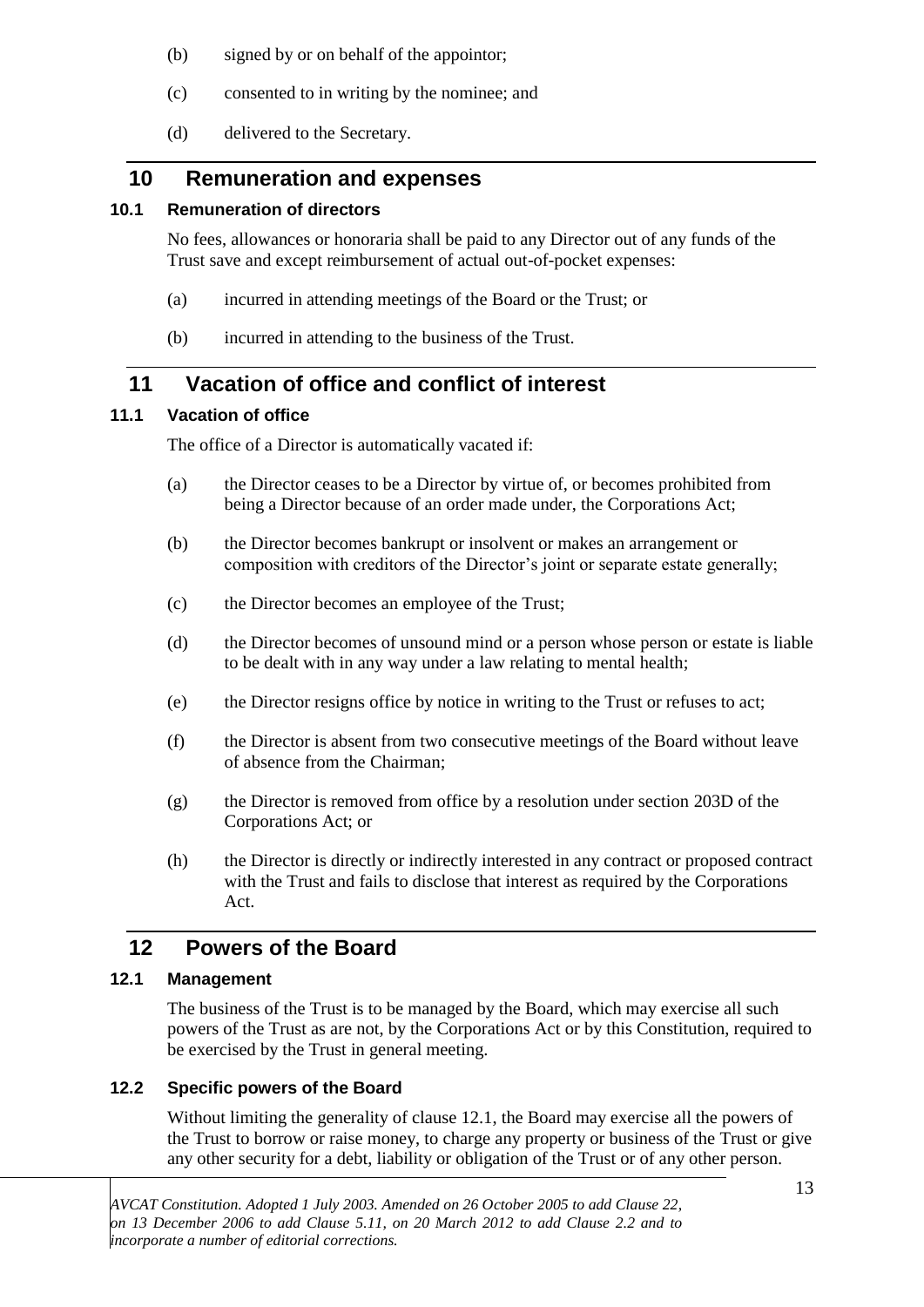#### **12.3 Minutes**

The Board must cause minutes of meetings to be made and kept in accordance with the Corporations Act.

#### **12.4 Signing of cheques**

The Board may determine the manner in which and persons by whom cheques, promissory notes, bankers' drafts, bills of exchange and other negotiable instruments, and receipts for money paid to the Trust, may be signed, drawn, accepted, endorsed or otherwise executed.

## **13 Proceedings of the Board**

#### **13.1 Meetings**

The Board may meet for the despatch of business, adjourn and otherwise regulate its meetings and proceedings as it thinks fit.

#### **13.2 Convening meetings**

The Chairman may at any time, and the Secretary must on the written request of at least two Directors, convene a meeting of the Board.

#### **13.3 Period of notice of meetings**

Subject to clause 13.4, not less than 21 days notice shall be given to every member of the Board or any meeting thereof specifying the time, place and general nature of the business of such meeting, but where the Chairman considers an emergency exists he may take such steps as he considers necessary to notify members of the Board of the proposed meeting notwithstanding that 21 days notice shall not have been given.

#### **13.4 When a Director is not entitled to notice of meetings**

A member of the Board who is absent from Australia shall not be entitled to receive notices pursuant to this clause nor need the Chairman give him any notification pursuant to clause 13.3.

#### **13.5 Quorum**

At a meeting of the Board, at least half of the Directors present in person constitute a quorum.

#### **13.6 How questions are decided**

Every member of the Board except the Chairman or person presiding at a meeting thereof, shall have one vote, but in the event of there being an equality of votes, the Chairman or person presiding shall have a casting vote.

#### **13.7 Appointment of Alternate Director**

Subject to the Corporations Act, a Director may, with the consent of the Director's appointor, appoint a person, to be his Alternate Director in the Director's place during such period as the Director thinks fit. This clause does not apply to the Chairman.

#### **13.8 Alternate Director and meetings**

An Alternate Director is entitled to notice of all meetings of the Board and, if his appointor does not attend a meeting, is entitled to attend and vote in his appointor's place, and to be counted towards a quorum.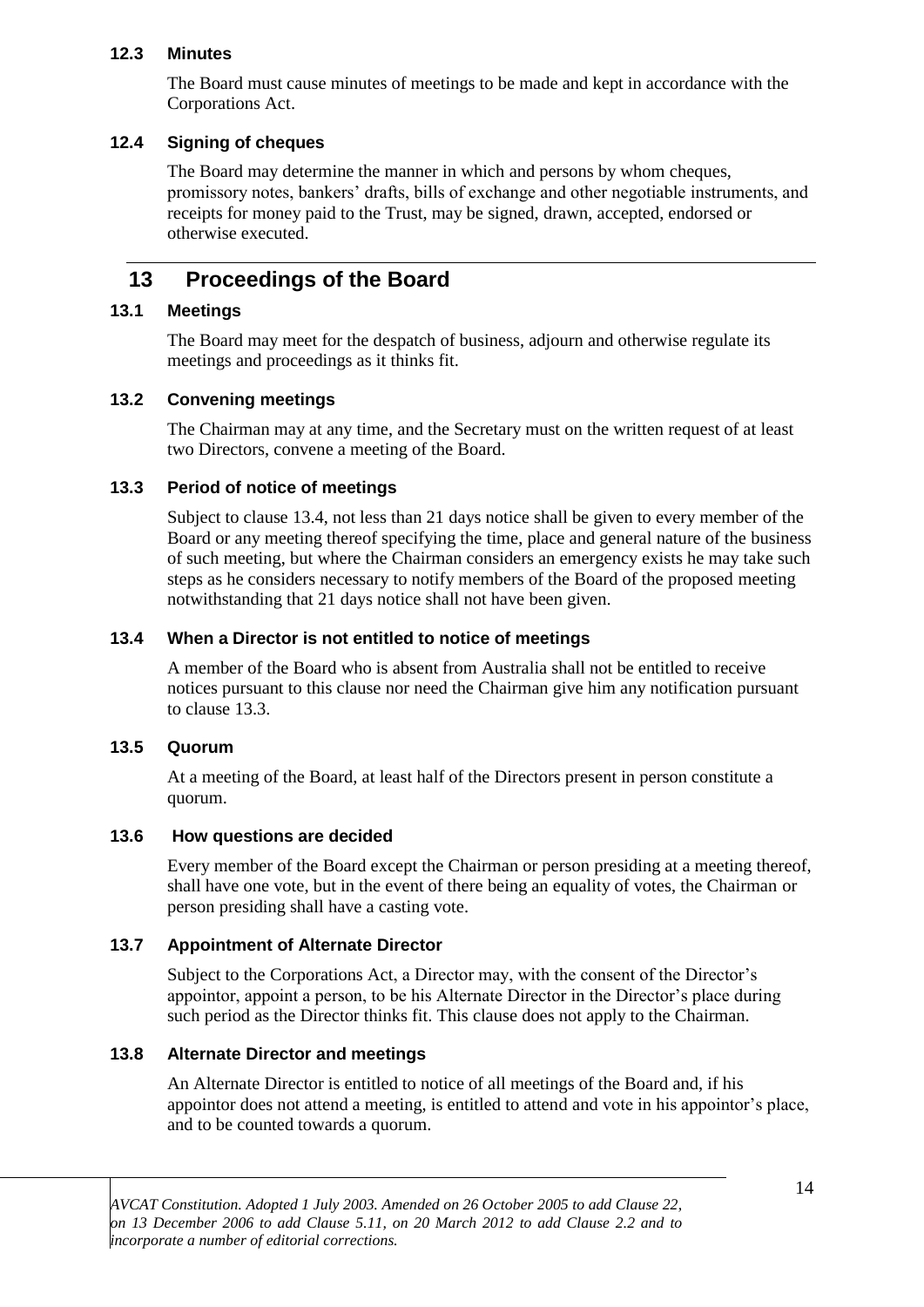#### **13.9 Alternate Director's powers**

An Alternate Director may exercise all the powers except the power to appoint an Alternate Director and, subject to the Corporations Act, may perform all the duties of his appointor insofar as the appointor has not exercised or performed them.

#### **13.10 Alternate Director responsible for own acts and defaults**

Whilst acting as a Director, an Alternate Director is responsible to the Trust for his own acts and defaults and his appointor is not responsible for them.

#### **13.11 Termination of appointment of Alternate Director**

The appointment of an Alternate Director may be terminated at any time by his appointor even if the period of the appointment of the Alternate Director has not expired, and terminates in any event if his appointor ceases to be a Director.

#### **13.12 Appointment or termination in writing**

An appointment, or the termination of an appointment, of an Alternate Director must be effected by a notice in writing signed by the Director who makes or made the appointment and delivered to the Trust.

#### **13.13 Alternate Director and number of Directors**

An Alternate Director is not to be taken into account separately from his appointor in determining the number of Directors.

#### **13.14 Remaining Directors may act**

The continuing Directors may act notwithstanding a vacancy in their number. However, if the number of Directors falls below five, the Board may act only to:

- (a) deal with urgent business; or
- (b) convene a meeting of Members.

#### **13.15 Deputy Chairman**

The Directors must elect one of their number as Deputy Chairman and may also determine the period for which the person elected as Deputy Chairman is to hold office.

#### **13.16 Chairman to preside over Board Meetings**

The Chairman is entitled to preside at meetings of the Board. If the Chairman is not present and able and willing to act within 15 minutes after the time appointed for a meeting or has signified an intention not to be present and able and willing to act, the following may preside (in order of entitlement):

- (a) the Deputy Chairman; or
- (b) a Director chosen by the Directors present.

#### **13.17 Board committees**

The Board may delegate any of its powers, other than powers required by law to be dealt with by the Board, to a committee or committees consisting of such persons as it thinks fit. The Chairman shall be ex-officio, a member of any committee established under this clause.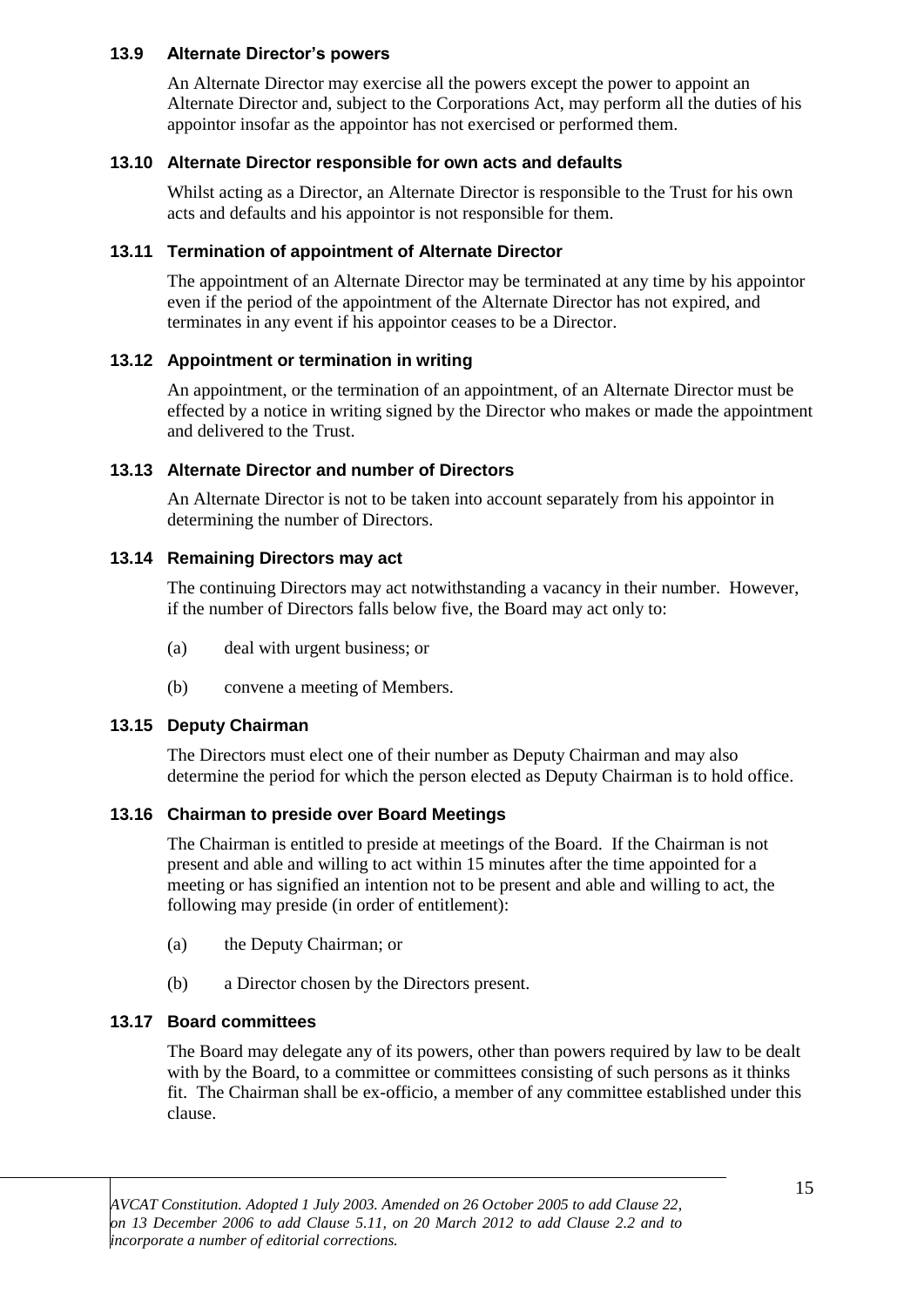#### **13.18 Selection committee**

In addition to any committee established under clause 13.17, the Board must establish a selection committee comprising professional educationalists and Veterans chosen by the Board. The Chairman shall be, ex-officio, a member of such committee.

#### **13.19 Powers delegated to Board committees**

A committee to which any powers have been delegated under clause 13.17 and clause 13.18 must exercise those powers in accordance with any directions of the Board. A power so exercised is taken to have been exercised by the Board.

#### **13.20 Board committee meetings**

The meetings and proceedings of a committee are governed by the provisions of this Constitution as to the meetings and proceedings of the Board so far as they are applicable.

#### **13.21 Circulating resolutions**

The Board may pass a resolution without a Board meeting being held if all of the Directors who are then in Australia and entitled to vote on the resolution sign a document containing a statement that they are in favour of the resolution set out in the document. Separate copies of a document may be used for signing by Directors if the wording of the resolution and statement is identical in each copy. The resolution is passed when the last Director in Australia signs the document and inserts therein the date upon which he did so.

#### **13.22 Meeting by use of technology**

A Board meeting may be called or held using any technology consented to by each Director. The consent may be a standing one. A Director may only withdraw consent a reasonable time before the meeting.

#### **13.23 Validity of acts of the board**

All acts done at a meeting of the Board or of a Board committee, or the scholarship selection committee established under clause 13.18, or by a person acting as a Director, even if it is afterwards discovered that:

- (a) there was a defect in the appointment or continuance in office of a person as a Director or of the person so acting; or
- (b) a person acting as a Director was disqualified or was not entitled to vote,

are as valid as if the relevant person had been duly appointed or had duly continued in office and was qualified and entitled to vote.

## **14 Chief Executive Officer**

#### **14.1 Appointment of Chief Executive Officer**

The Board must appoint a Chief Executive Officer.

#### **14.2 Suspension and removal of Chief Executive Officer**

The Board may suspend or remove a Chief Executive Officer from that office.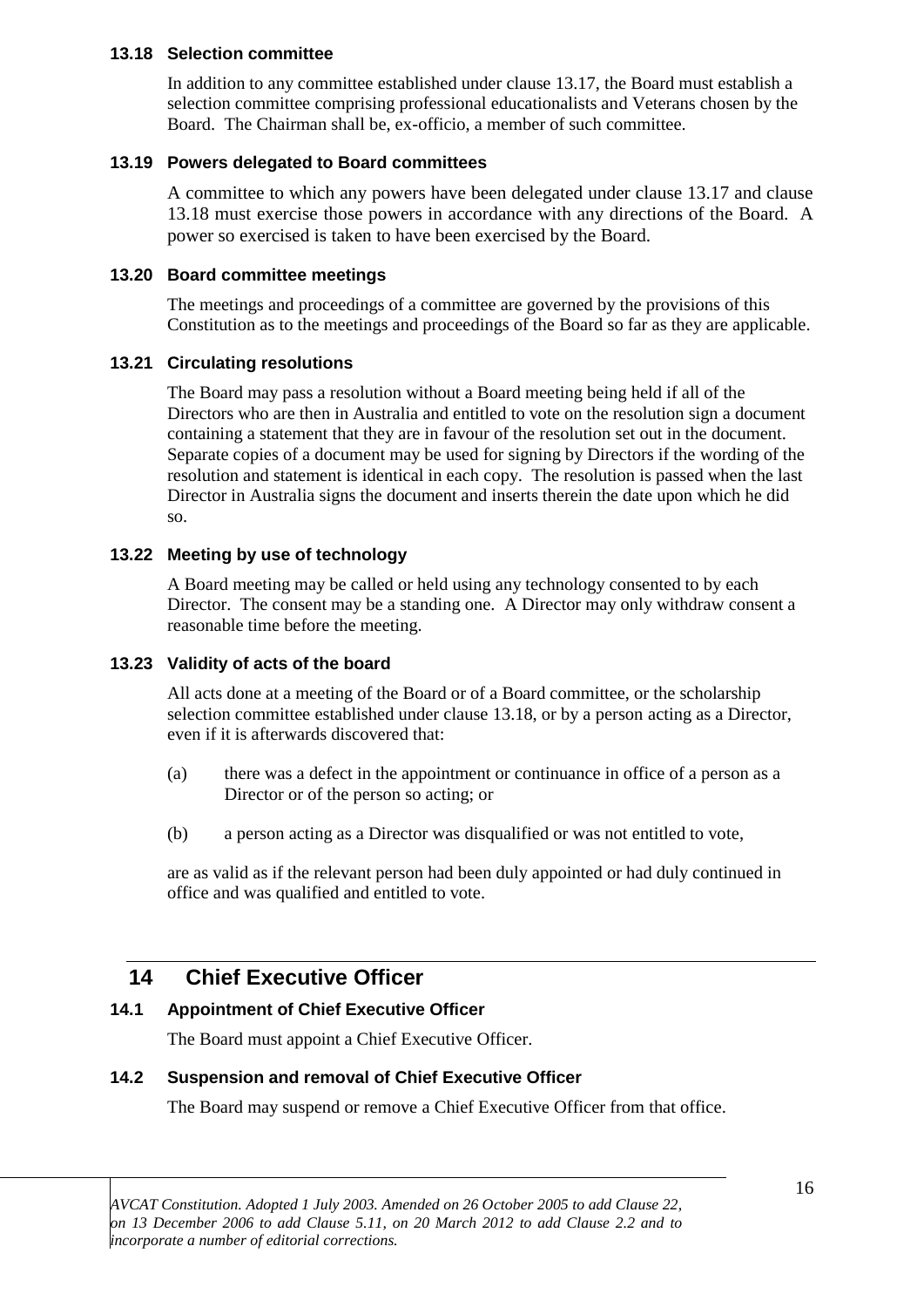#### **14.3 Powers, duties and authorities of Chief Executive Officer**

A Chief Executive Officer holds office on the terms and conditions (including as to remuneration) and with the powers, duties and authorities, as determined by the Board. The exercise of those powers and authorities and the performance of those duties by a Chief Executive Officer is subject at all times to the control of the Board.

The duties of the Chief Executive Officer include:

- (a) responsibility to the Board for the:
	- (i) efficient management and operation of the Trust;
	- (ii) promotion and processing of applications to the Trust and the establishment and maintenance of selection and recipient review processes;
	- (iii) supervision of investments and advice on new investment strategies;
	- (iv) minimisation of overhead expenses and the control of administrative expenditure;
	- (v) liaison at national level with government departments, instrumentalities and agencies; and
	- (vi) liaison with national organisations, including ex-service organisations;
- (b) preparing advertising and fundraising campaigns for the Board; and
- (c) management of the Chief Executive Officer's office and staff.

#### **14.4 Right of Chief Executive Officer to attend all meetings**

The Chief Executive Officer is not a Director but must attend all Board meetings and general meetings. The Chief Executive Officer has the right to speak at such meetings but has no right to vote.

#### **14.5 Secretary**

The Board must appoint a Secretary. However, until the Board decides otherwise, the Chief Executive Officer will also hold office as the Secretary of the Trust.

## **15 By-laws**

The Board has power from time to time to make such By-laws as are in its opinion necessary and desirable for the proper control, administration and management of the Trust's affairs, operations, finances, interests, effects and property and to amend and repeal those By-laws from time to time.

The Trust in general meeting may amend or repeal any By-law made by the Board.

A By-law:

- (a) must be subject to this Constitution;
- (b) must not be inconsistent with any provision contained in this Constitution; and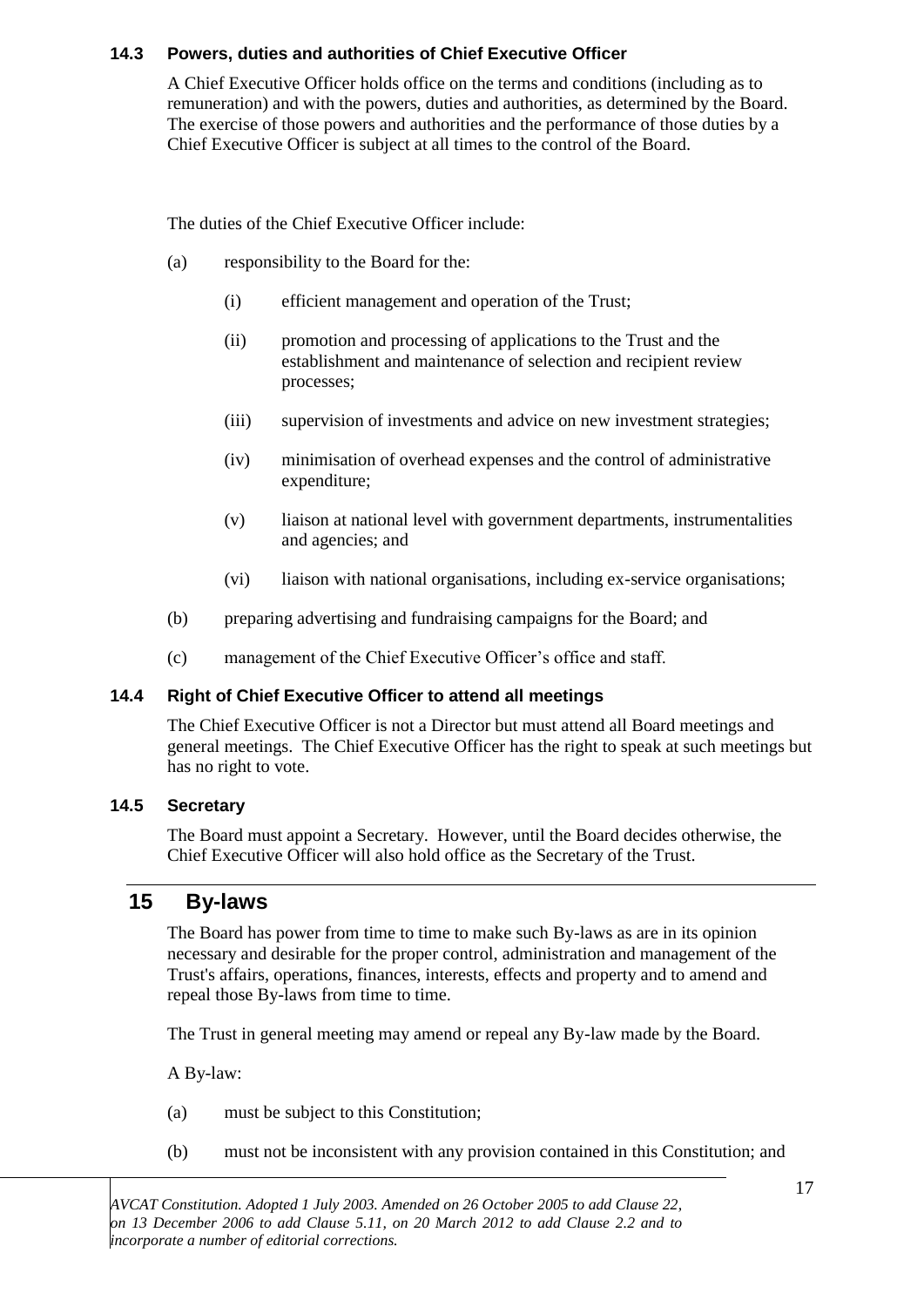(c) when in force, is binding on all Members and has the same effect as this Constitution.

## **16 Inspection of records**

#### **16.1 Inspection by members**

Subject to the Corporations Act, the Board may determine whether and to what extent, and at what time and places and under what conditions, the accounting records and other documents of the Trust or any of them will be open to the inspection of Members (other than Directors).

#### **16.2 Right of a member to inspect**

A Member (other than a Director) does not have the right to inspect any document of the Trust except as provided by law or authorised by the Board or by the Trust in general meeting.

## **17 Service of documents**

#### **17.1 Document includes notice**

In this Part 18, a reference to a document includes a notice.

#### **17.2 Methods of service**

The Trust may give a document to a Member:

- (a) personally;
- (b) by sending it by post to the address for the Member in the register of Members or an alternative address nominated by the Member; or
- (c) by sending it to a facsimile number or electronic address nominated by the Member.

#### **17.3 Post**

A document sent by post:

- (a) if sent to an address in Australia, may be sent by ordinary post, and
- (b) if sent to an address outside Australia, must be sent by airmail,

and in either case is taken to have been received on the day after the date of its posting.

#### **17.4 Facsimile or electronic transmission**

If a document is sent by facsimile or electronic transmission, delivery of the document is to be taken:

- (a) to be effected by properly addressing and transmitting the facsimile or electronic transmission, and
- (b) to have been delivered on the day following its despatch.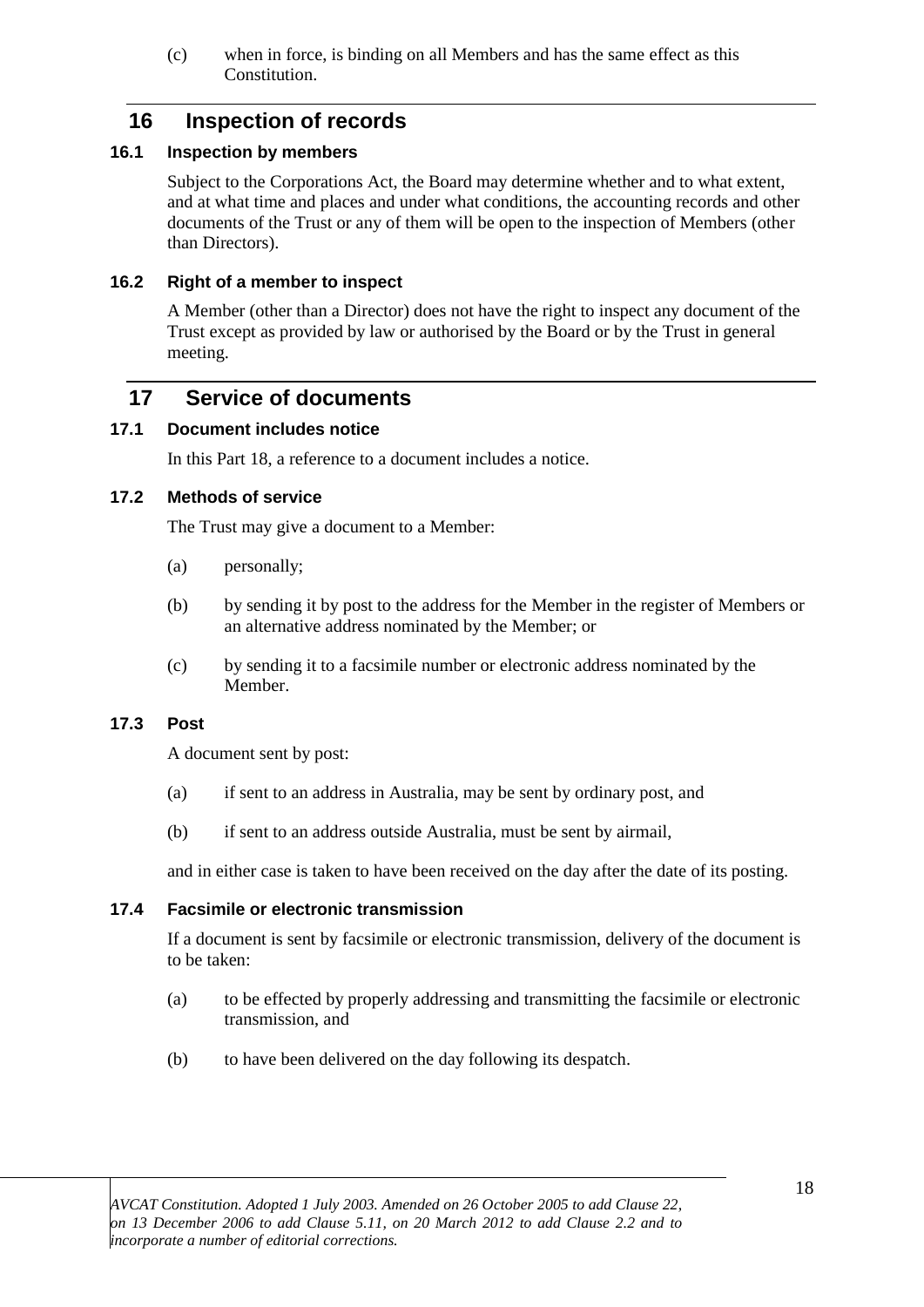# **18 Audit and accounts**

#### **18.1 Trust to keep accounts**

The Board must cause the Trust to keep accounts of the business of the Trust in accordance with the requirements of the Corporations Act.

#### **18.2 Trust to audit accounts**

The Board must cause the accounts of the Trust to be audited in accordance with the requirements of the Corporations Act.

#### **18.3 Copy accounts to Minister and others**

As soon as practicable after each annual general meeting, the Board must forward a copy of the audited accounts and other reports required by the Corporations Act to be laid before the annual general meeting to:

- (a) the Minister; and
- (b) the Repatriation Commission.

## **19 Winding up**

#### **19.1 Excess property on winding up**

If on the winding up or dissolution of the Trust there remains, after satisfaction of all its debts and liabilities, any property whatsoever, that property must be given or transferred to another institution :

- (a) having objects similar to the objects of the Trust; and
- (b) whose constitution prohibits the distribution of its income and property among its members to an extent at least as great as is imposed on the Trust under this Constitution,

such institution to be a deductible gift recipient endorsed under Division 30 of the Australian Income Tax Assessment Act 1997.

#### **19.2 Contribution of member on winding-up**

Each Member undertakes to contribute to the Trust's property if the Trust is wound up while he, she or it is a Member or within one year after he, she or it ceases to be a Member, for payment of the Trust's debts and liabilities contracted before he, she or it ceases to be a Member and of the costs, charges and expenses of winding up and for adjustment of the rights of the contributories among themselves, such amount as may be required not exceeding \$10.00.

## **20 Indemnity**

#### **20.1 Indemnity of directors and secretaries**

Every person who is or has been:

- (a) a Director;
- (b) a Chief Executive Officer; or
- (c) a Secretary,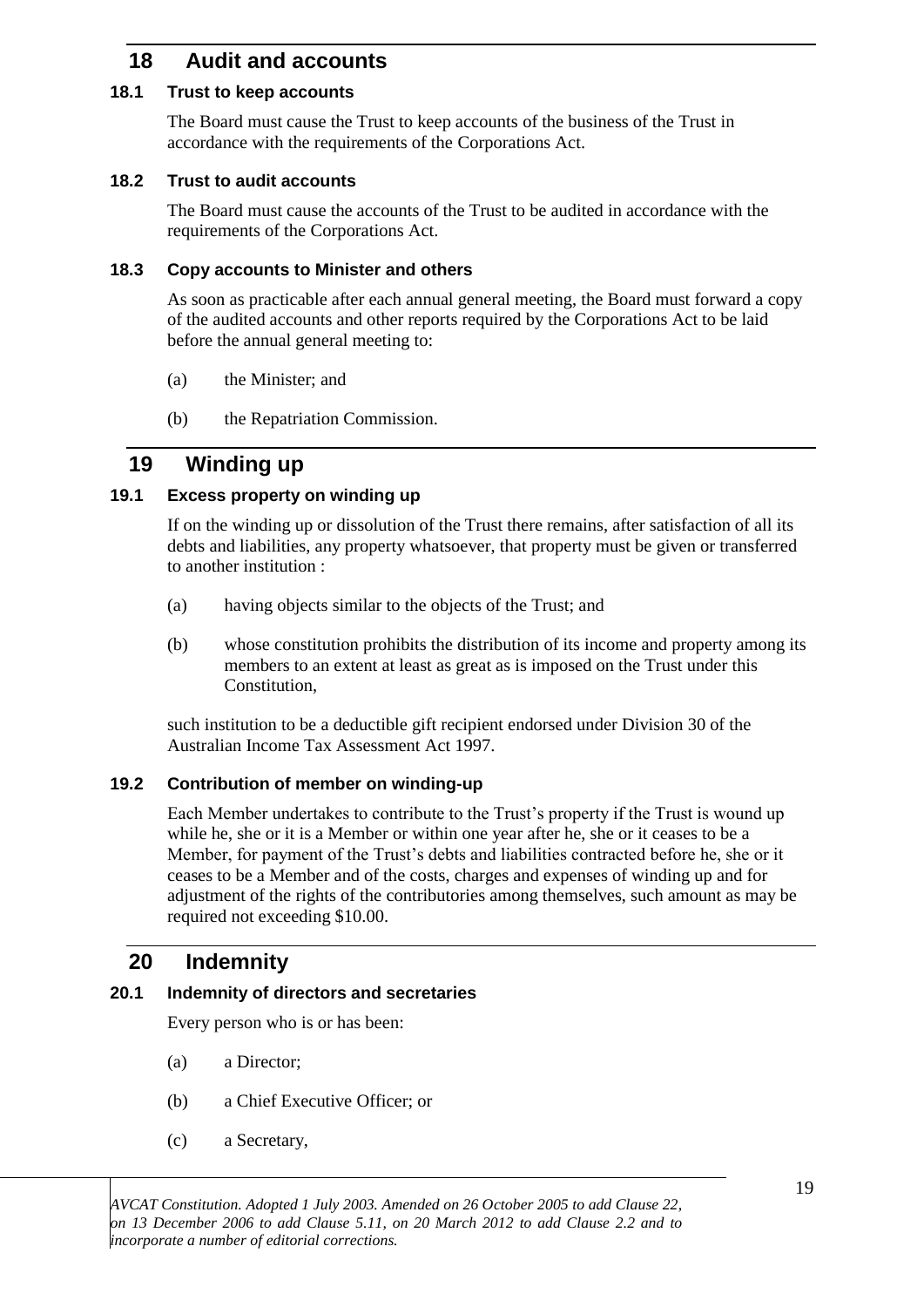is entitled to be indemnified out of the property of the Trust against:

- (d) every liability incurred by a person in that capacity (except a liability for legal costs); and
- (e) all legal costs incurred in defending or resisting (or otherwise in connection with) proceedings, whether civil or criminal or of an administrative or investigatory nature, in which the person becomes involved because of that capacity,

unless:

- (f) the Trust is forbidden by statute to indemnify the person against the liability or legal costs; or
- (g) an indemnity by the Trust of the person against the liability or legal costs would, if given, be made void by statute.

#### **20.2 Insurance**

The Trust may pay or agree to pay, whether directly or through an interposed entity, a premium for a contract insuring a person who is or has been a director or secretary of the Trust against liability incurred by the person in that capacity, including a liability for legal costs, unless

- (a) the Trust is forbidden by statute to pay or agree to pay the premium; or
- (b) the contract would, if the Trust paid the premium, be made void by statute.

## **21 Definitions and Interpretation**

#### **21.1 Definitions**

In this Constitution unless the contrary intention appears:

**Alternate Director** means a person appointed as an Alternate Director under clause 13.7.

**Board** means the Board of Directors of the Trust constituted under clause 9.

**By-law** means a By-law made under clause 15.

**Chairman** means the Chairman of the Board appointed under clause 9.2(a).

**Chief Executive Officer** means a person appointed under clause 14.1.

**Children** includes adopted children, ex-nuptial children, stepchildren and grandchildren and also children who satisfy the Board they are concerned with a particular Veteran or Veterans.

**Constitution** means this Constitution as amended for time to time and a reference to a particular clause is a reference to a clause of this Constitution.

**Corporation** means a body corporate howsoever it shall have become incorporated.

**Corporations Act** means the Corporations Act 2001 (Cwlth).

**Department of Veterans**' **Affairs** means:

(a) the Department of Veterans' Affairs; or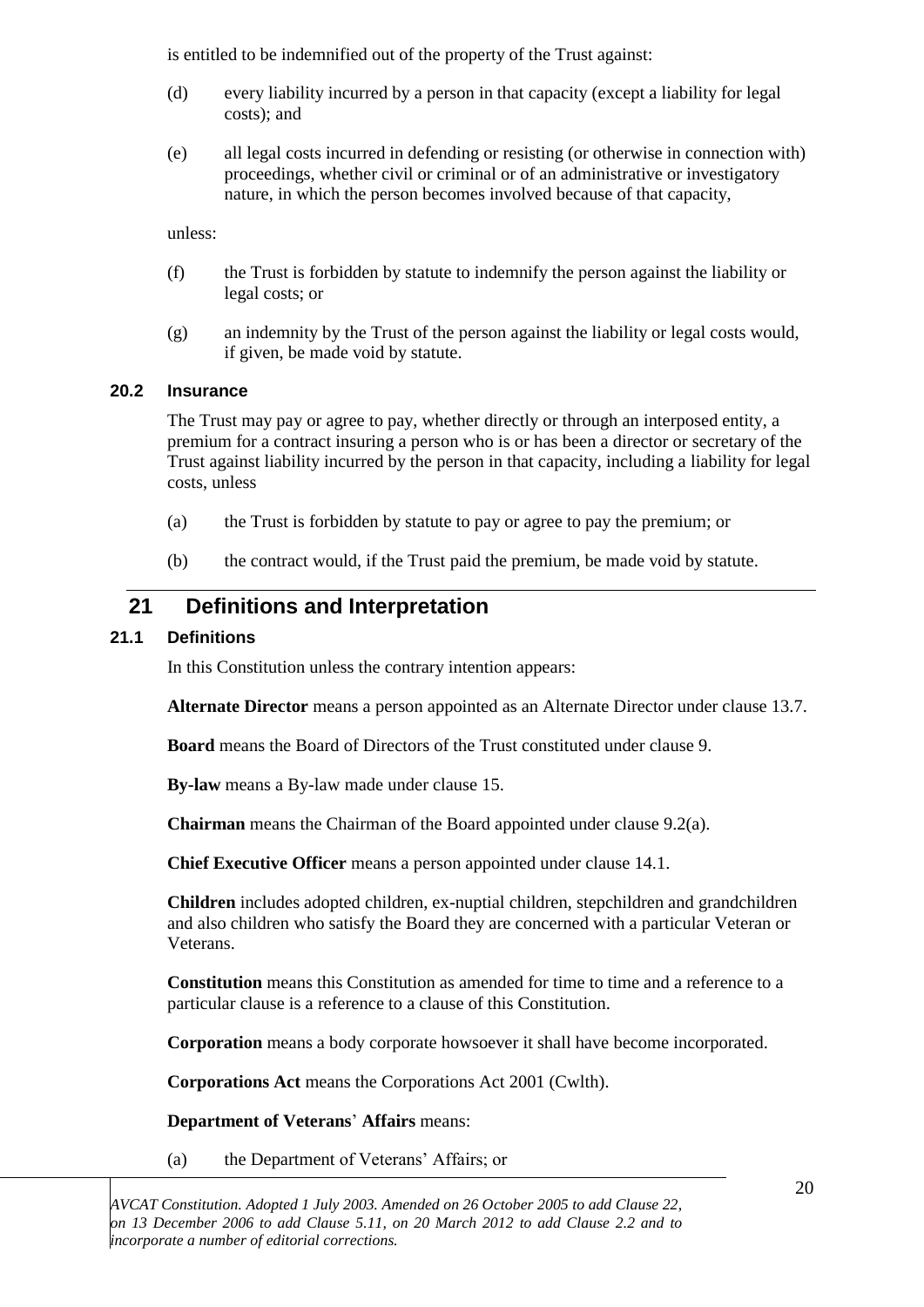(b) another Department responsible for administering Commonwealth legislation relating to Veterans' entitlements.

**Deputy Chairman** means the Deputy Chairman elected under clause 13.15.

**Director** means a member of the Board and, where appropriate, includes an Alternate Director.

**Member** means a corporation or a person continuing or admitted as a Member under this Constitution.

**Minister** means:

- (a) the person holding the portfolio of Minister for Veterans' Affairs in the Parliament of the Commonwealth of Australia; or
- (b) another Minister responsible for administering Commonwealth legislation relating to Veterans' entitlements; or
- (c) if there is no Minister for Veterans' Affairs or other Minister referred to in paragraph (b), then a Minister nominated by the Prime Minister.

**Registered Office** means the registered office for the time being of the Trust.

**Representative** means a person appointed to represent a corporate Member at a general meeting of the Trust in accordance with the Corporations Act.

**Secretary** means a person appointed under clause 14.5 as a secretary of the Trust, and where appropriate includes an acting secretary and a person appointed by the Board to perform all or any of the duties of a secretary of the Trust.

**Trust** means Australian Veterans' Children Assistance Trust Limited.

**Veteran** means a person who has rendered service as a member of the Australian Defence Force.

#### **21.2 Interpretation**

In this Constitution unless the contrary intention appears:

- (a) **(gender)** words importing any gender include all other genders;
- (b) **(person)** the word person includes a firm, a body corporate, a partnership, a joint venture, an unincorporated body or association or an authority;
- (c) **(singular includes plural)** the singular includes the plural and vice versa;
- (d) **(regulations)** a reference to a law includes regulations and instruments made under the law;
- (e) **(amendments to statutes)** a reference to a law or a provision of a law includes amendments, re-enactments or replacements of that law or the provision; and
- (f) **(from time to time)** a power, an authority or a discretion reposed in a Director, the Board, the Trust in general meeting or a Member may be exercised at any time and from time to time.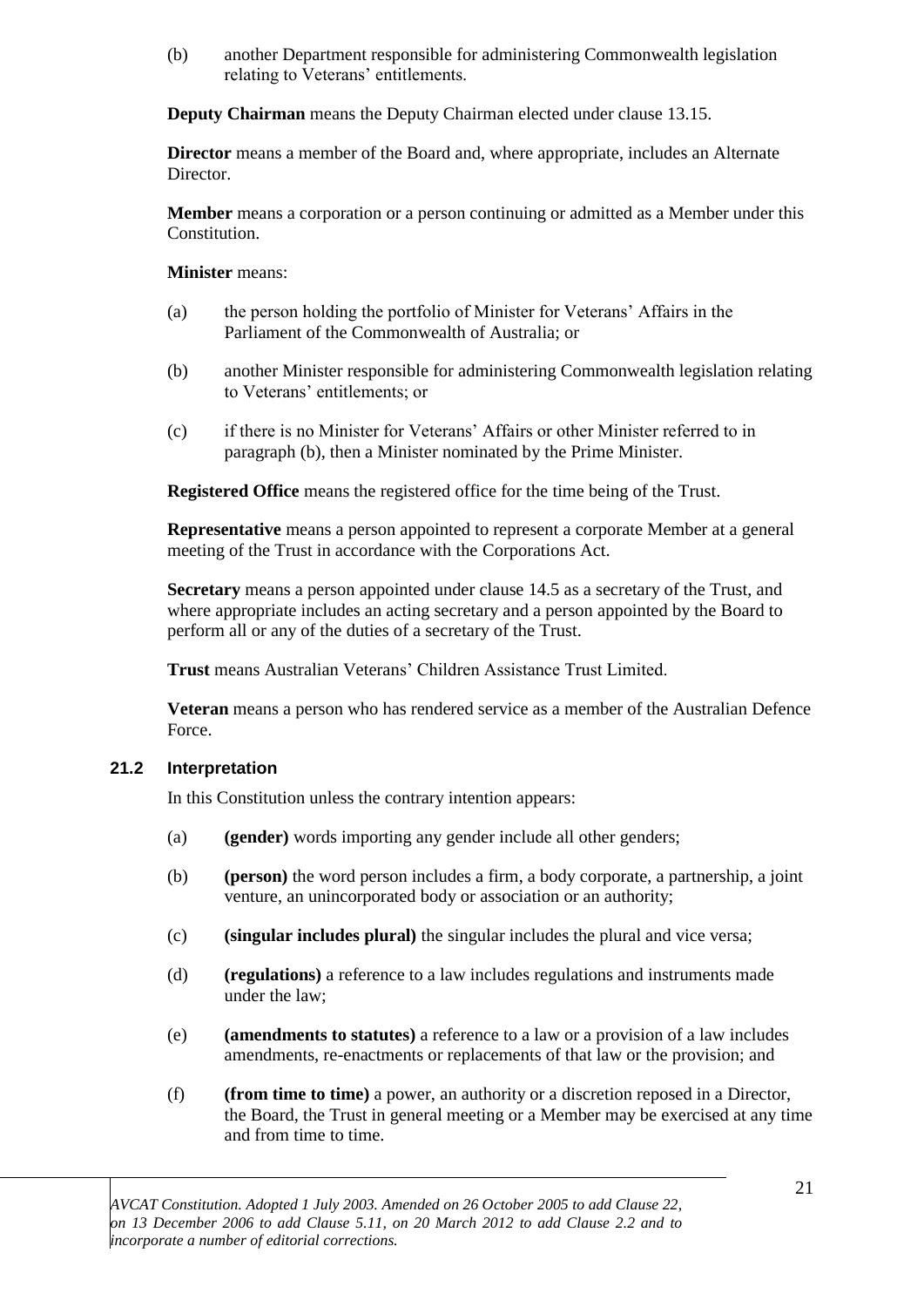#### **21.3 Corporations Act**

In this Constitution unless the contrary intention appears:

- (a) an expression has, in a provision of this Constitution that deals with a matter dealt with by a particular provision of the Corporations Act, the same meaning as in that provision of the Corporations Act; and
- (b) "section" means a section of the Corporations Act.

#### **21.4 Headings and parts**

Headings are inserted for convenience and do not affect the interpretation of this Constitution.

\_\_\_\_\_\_\_\_\_\_\_\_\_\_\_\_\_\_\_\_\_\_\_\_\_\_\_\_\_\_\_\_\_\_\_\_\_\_\_\_\_\_\_\_\_\_\_\_\_\_\_\_\_\_\_\_\_\_\_\_\_\_\_\_\_\_\_\_\_\_\_\_\_

This Constitution is divided into parts as indicated by its contents.

# **22 Australian Taxation Office Requirements**

#### **22.1 Paramount Provisions**

The following provisions of this clause 22 shall form part of this Constitution from and including 1 December 2005 (the Date of Effect) and to the extent that there are inconsistencies between the following provisions and any other provisions of this Constitution, the following provisions shall prevail to the extent of any inconsistencies.

#### **22.2 Definitions**

**Accounting Period** means the period from 1 January to 31 December, or any other period that the Trust decides.

**Associate** has the meaning outlined in section 78A of the *Income Tax Assessment Act* 1936 as if the reference to the "donor" in that section were a reference to the person who in this clause 22 is referred to in relation to the Associate.

**The Trust** means the Australian Veterans' Children Assistance Trust Limited.

**Commissioner** means the Commissioner of Taxation, a Second Commissioner of Taxation or a Deputy Commissioner of Taxation for the purposes of the ITAA 97.

**Donor** means the donor of a gift to the Trust or the Gift Fund.

**Eligible Charity** means a fund, authority or institution which is charitable at law and gifts to which are deductible under item 1 of the table in section 30-15 of ITAA 97.

**ITAA 97** means Income Tax Assessment Act 1997.

**Major Donor** means, at a particular time, a Donor who has made gifts totalling more than \$10,000 to the Trust or the Gift Fund since the Date of Effect.

**Qualifying** means, in relation to a Veterans' Child, a child that must be: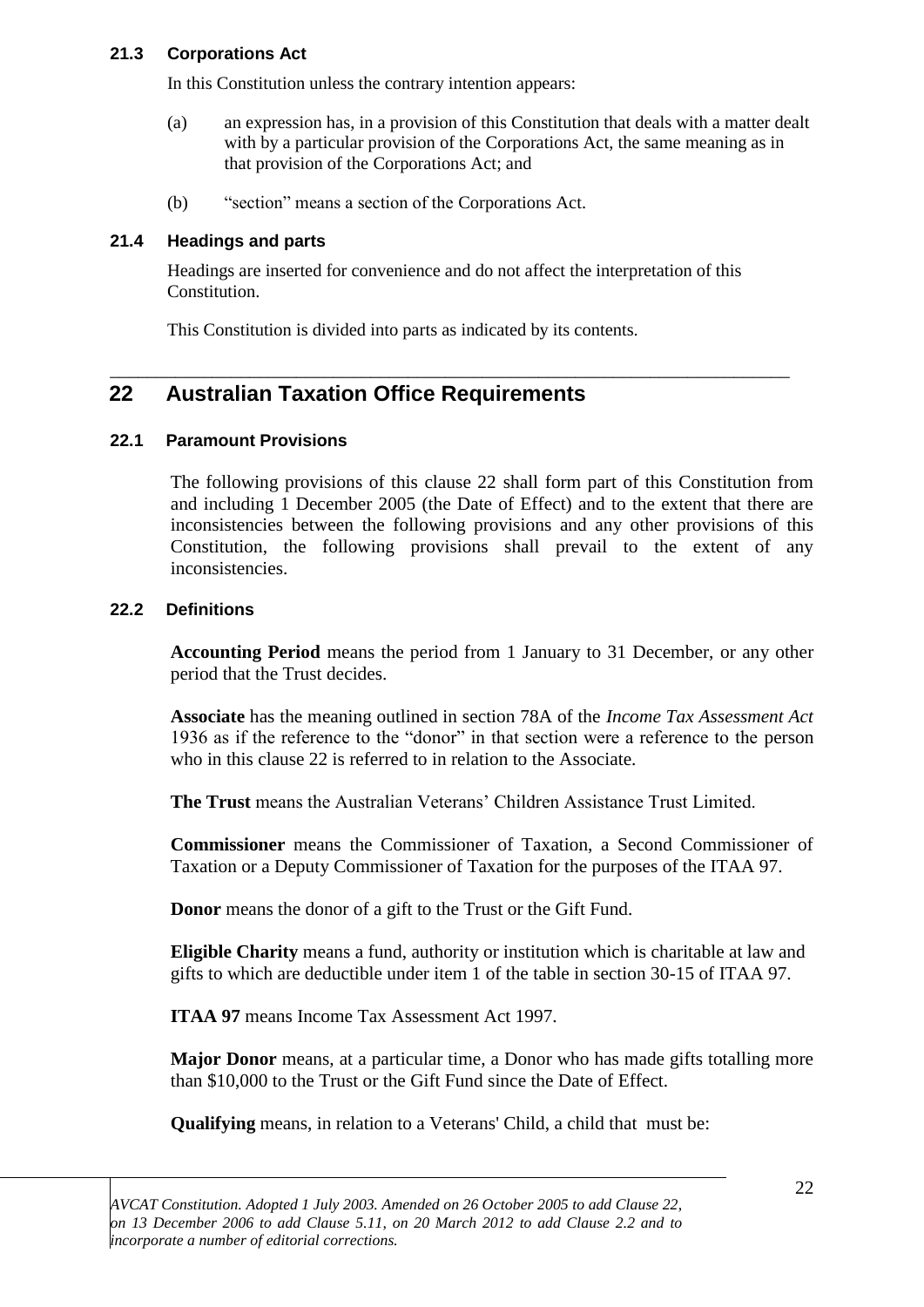- (a) eligible on assets and income grounds for continuous, means-tested Commonwealth benefits for tertiary education;
- (b) under the age of 25 years unless exceptional circumstances exist;
- (c) eligible for any additional requirements of a scheme offered by the Trust:
- (d) enrolled in, or plan to enrol in a tertiary education course in Australia; and
- (e) the most deserving candidate of merit.

**Responsible Persons** are persons or institutions who have a responsibility to the community as a whole, including:

- (a) persons who perform a significant public function;
- (b) persons who have received formal recognition from government for services to the community; or
- (c) members of a professional body having a code of ethics or rules of conduct;
- (d) Church authorities, school principals, judges, clergymen, solicitors, doctors and other professional persons, mayors, councillors, town clerks and members of parliament;
- (e) appointees of a Chief Justice of a Supreme Court; and
- (f) any person who is approved as a Responsible Person by the Commissioner, and who, unless the Commissioner otherwise agrees, is not:
	- (i) a Donor;
	- (ii) an employee of the Trust or a Major Donor;
	- (iii) an Associate of the Trust or of a Major Donor or of a Director other than:
		- A. in a professional capacity;
		- B. as a member of the Board; or
		- C. as a member of the Trust.

#### **22.3 Purposes**

#### **22.3.1 Application of Income and Capital**

#### **(a) Specific Purpose**

The Trust must hold all gifts to the Trust or to the Gift Fund and the income of the Gift Fund derived in each Accounting Period on trust to pay or apply the income and, if and so far as it thinks fit, all or any part of the capital of the said gifts, solely for the purpose of providing financial relief to Veterans' Children who are in necessitous and deserving circumstances in Australia, in order to alleviate those circumstances.

#### **(b) Duties and Powers of the Trust**

In pursuit of the above purpose, but subject always to the limitations in this clause 22, and any other relevant limitations in this Constitution, and having regard to available funds: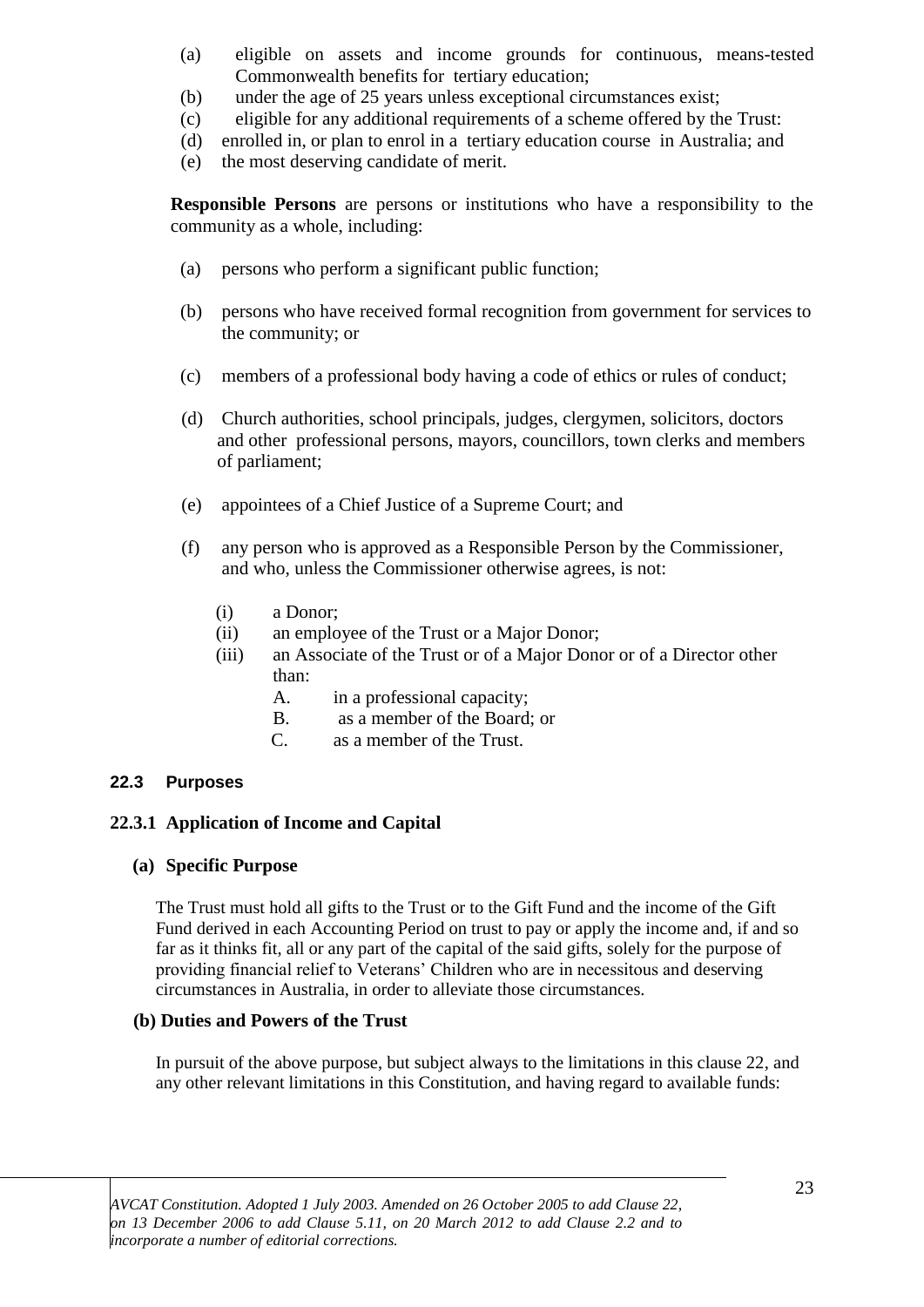## **(i) Duties**

The Trust must:

- (A) grant financial assistance to Qualifying Veterans' Children while they undertake approved education; and
- (B) solicit and accept donations for the above purpose.

## **(ii) Powers**

The Trust may:

- (A) administer on behalf of other organisations or individuals, schemes and programs which provide financial assistance to Veterans' Children who are in necessitous circumstances whilst they undertake such education;
- (B) consult and liaise with various veterans' and other organisations in Australia with a view to assisting Veterans' Children who are in necessitous circumstances; and
- (C) engage in any other activity which the Trust decides will assist it to achieve the above purpose.

## **22.4 Establishment and operation of Gift Fund**

## **22.4.1 Maintaining Gift Fund**

The Trust must maintain for the Specific Purpose referred to in clause 22.3.1 a fund (**Gift Fund**):

- (a) to which gifts of money or property for that purpose are to be made;
- (b) to which any money received by the Trust because of those gifts is to be credited; and
- (c) that does not receive any other money or property.

## **22.4.2 Limits on use of Gift Fund**

The Trust must use the following only for the said Specific Purpose:

- (a) gifts made to the Trust or to the Gift Fund; and
- (b) any money received because of those gifts.

## **22.4.3 Trust may accumulate**

Despite other provisions of clause 22.4, the Trust may, in any Accounting Period accumulate and retain so much of:

(a) the income of the Gift Fund other than gifts, government grants and other voluntary transfers of property to the Gift Fund as is: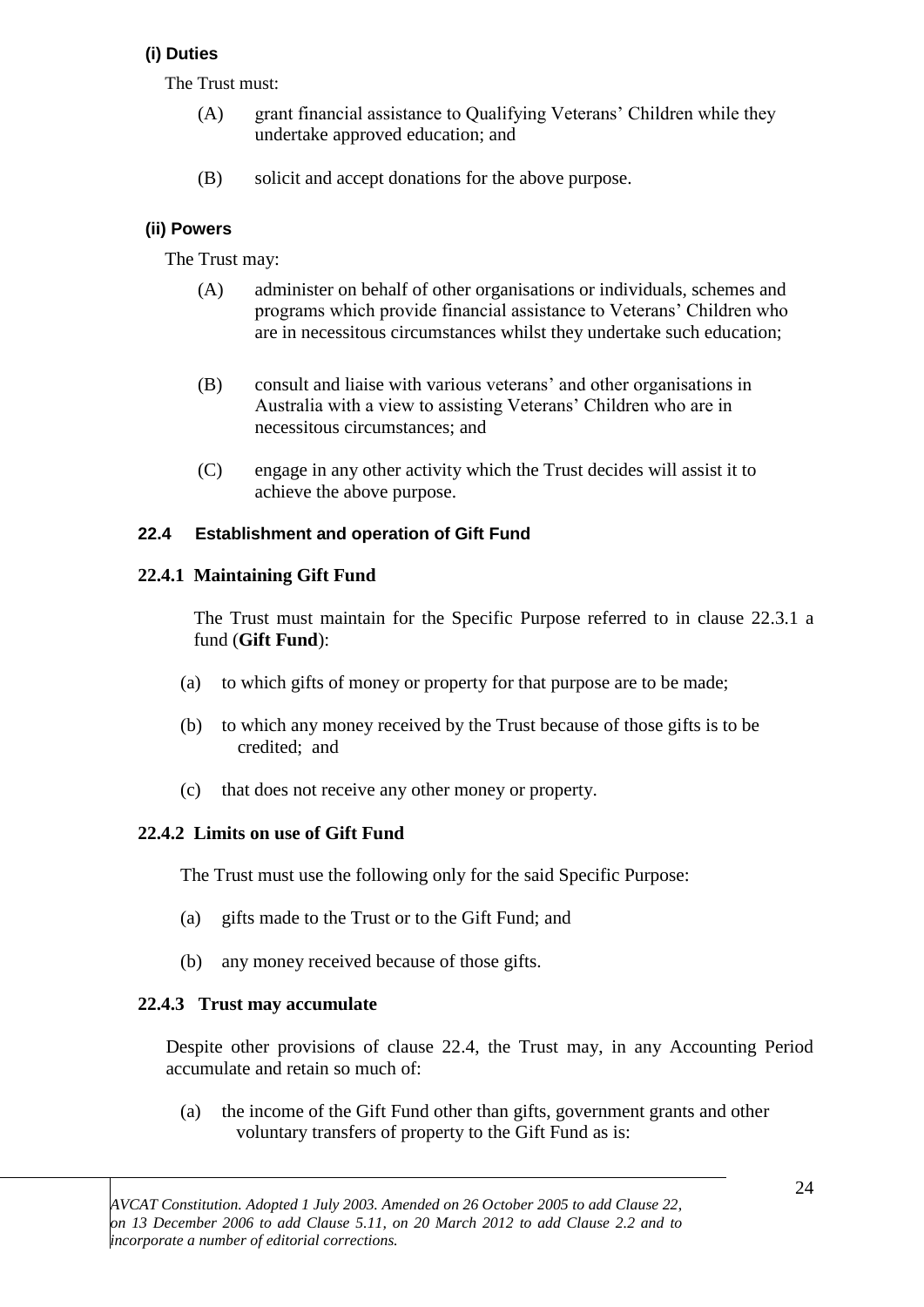- (i) necessary to maintain the capital of the Gift Fund at a level calculated by adjusting the capital at the beginning of that Accounting Period to reflect the movement in any relevant Consumer Price Index during the Accounting Period immediately before that Accounting Period; or
- (ii) from time to time approved by the Commissioner; and
- (b) all other receipts or income of the Gift Fund as are from time to time approved by the Commissioner.

#### **22.4.4 Bank account**

The Trust must maintain a separate bank account for the Gift Fund.

#### **22.4.5 Gift Fund is held on trust**

To avoid any doubt, it is declared that all gifts to the Trust must form part of the Gift Fund and must be held on the trusts referred to in this Constitution.

#### **22.4.6 Winding up**

- (a) At the first occurrence of:
	- (i) the Gift Fund ceasing to be a public fund under item 4.1.3 of the ITAA 97; or
	- (ii) either the Trust or the Gift Fund being wound up;

any surplus assets of the Gift Fund must be transferred to such Eligible Charities as the Trust decides.

(b) Where gifts to an Eligible Charity are deductible only if, among other things, the conditions set out in the relevant table item in Subdivision 30-B of the ITAA 97 are satisfied, a transfer under this clause 22.4 must be made in accordance with those conditions.

#### **22.5 Qualifications of Directors**

- 22.5.1 At all times a majority of Directors of the Trust must be Responsible Persons.
- 22.5.2 If the requirement in clause 22.5.1 is not met at any time, the Trust must not exercise any discretion or power in relation to the Gift Fund until the requirement is met except
	- (a) for the purpose of exercising a statutory power to appoint a new or additional Director;
	- (b) to protect the Gift Fund; or
	- (c) in the case of urgency.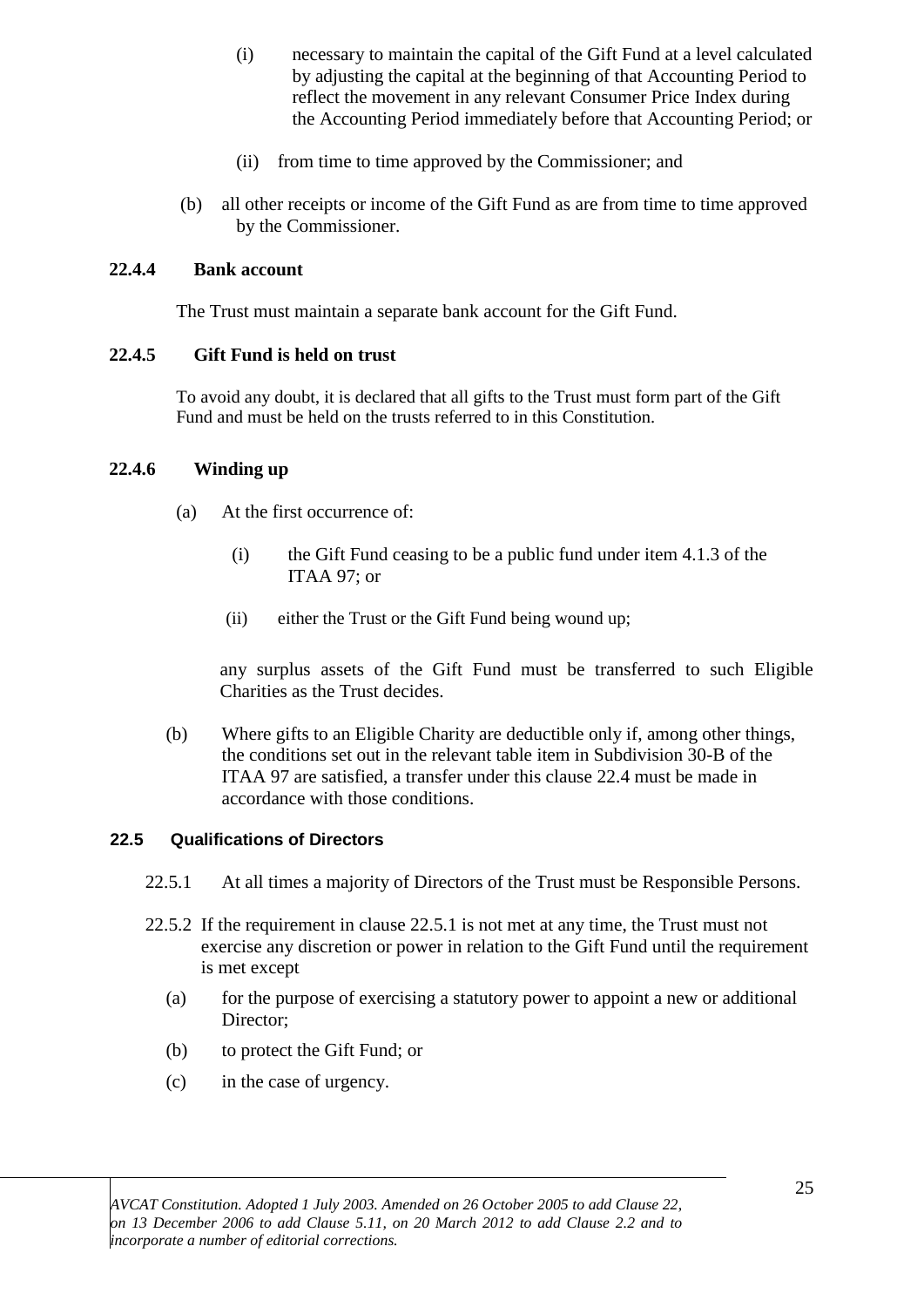#### **22.6 Books of account and receipts of the Gift Fund**

#### **22.6.1 Trust to keep accounts**

The Trust must keep or cause to be kept proper accounts in respect of all receipts and payments on account of the Gift Fund and of all dealings connected with the Gift Fund.

#### **22.6.2 Financial statements**

As soon as practicable after the end of each Accounting Period the Trust must prepare or cause to be prepared a financial statement showing the financial position of the Gift Fund at the end of that Accounting Period.

#### **22.6.3 Audit**

The financial statement must be audited by a person registered, or taken to be registered as an auditor under Part 9.2 of the *Corporations Act 2001*

#### **22.6.4 Receipts**

Receipts issued for gifts must state:

- (a) the name of the Gift Fund;
- (b) the Australian Business Number applicable to the Trust; and
- (c) the fact that the receipt is for a gift.

#### **22.6.5 Copy Accounts to Minister and Others**

As soon as practicable after each annual general meeting, the Board must forward a copy of the audited accounts of the Gift Fund to:

- (a) the Minister; and
- (b) the Repatriation Commission.

#### **22.6.6 Directors may transfer monies from the Gift Fund**

After payment of all proper expenses in relation to the Gift Fund, the Trust may transfer the balance of the Gift Fund to some other Trust Bank Account provided however that all of the monies so transferred must, subject to this clause 22, be used solely for the purposes of providing financial relief to Children who are in necessitous and deserving circumstances in Australia, in order to alleviate those circumstances.

#### **22.7 Uncommercial Transactions**

(a) Apart from a payment or application in accordance with this clause 22 or a payment or application approved by the Commissioner, no part of the Gift Fund or the income thereof may be paid or applied, directly or indirectly, to or for: